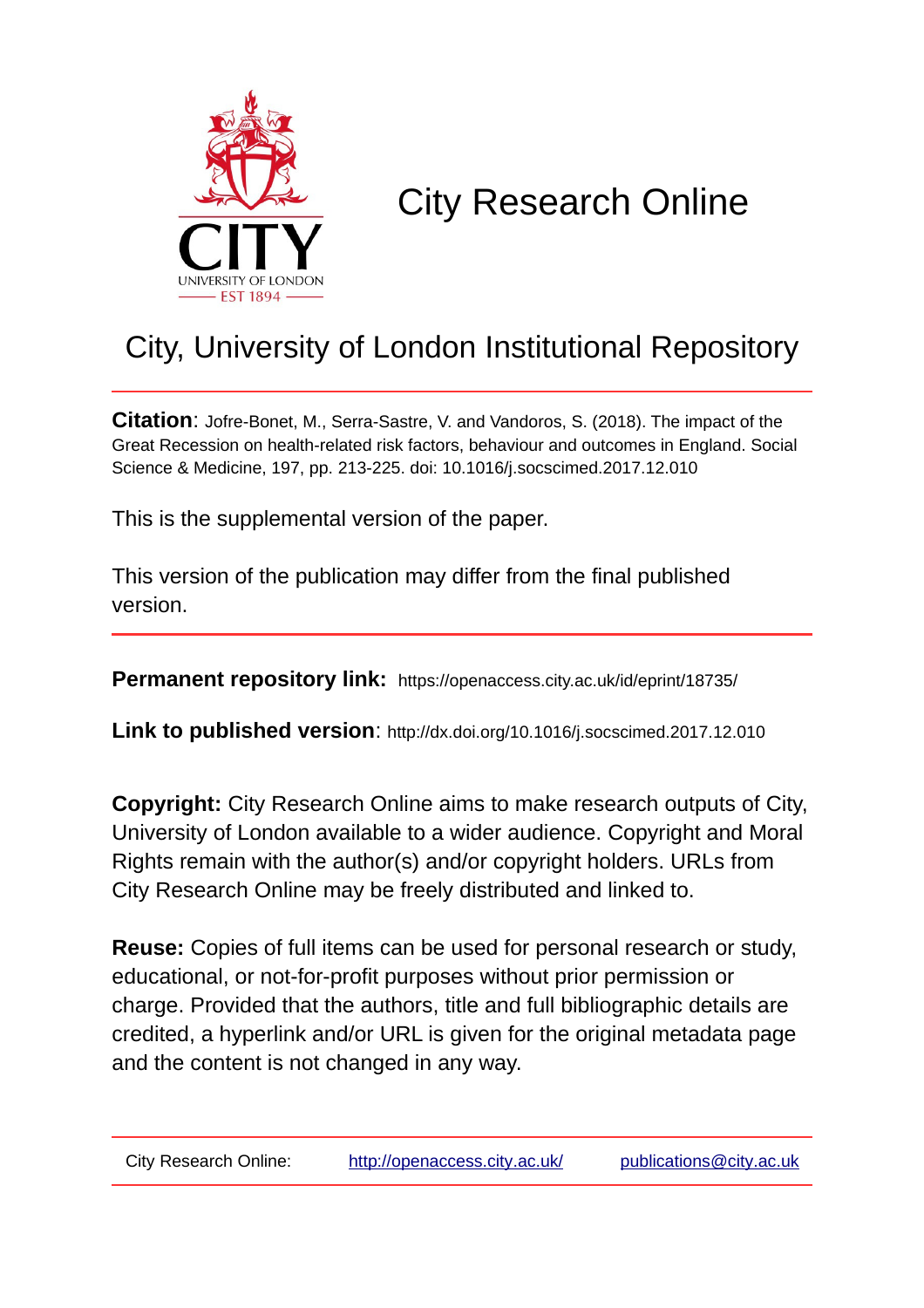| Variable   | Description                                           | Mean       | Std. Dev.  | Min              | Max          |
|------------|-------------------------------------------------------|------------|------------|------------------|--------------|
| Male       | $=1$ if male                                          | 44.78%     | 49.72%     | $\Omega$         | 1            |
| Age        | Age in years                                          | 48.72      | 19.03      | 16               | 90           |
| Bedrooms   | Number of bedrooms in the household                   | 2.93       | 0.97       | $\mathbf{1}$     | 6            |
| Hhsize     | Household size                                        | 2.66       | 1.3        | $\mathbf 1$      | 7            |
| Single     | $=1$ if single                                        | 26.44%     | 44.10%     | $\boldsymbol{0}$ | $\mathbf{1}$ |
| Married    | $=1$ if married                                       | 54.37%     | 49.81%     | $\theta$         | $\mathbf{1}$ |
| Sep'div    | $=1$ if separated or divorced                         | 11.73%     | 32.18%     | $\mathbf{0}$     | $\mathbf{1}$ |
| Widowed    | $=1$ if widowed                                       | 7.47%      | 26.29%     | $\mathbf{0}$     | $\mathbf{1}$ |
| White      | $=1$ if ethnicity is white                            | 92.37%     | 26.54%     | $\mathbf{0}$     | $\mathbf{1}$ |
| Mixed      | $=1$ if ethnicity is mixed                            | $0.90\%$   | 9.47%      | $\theta$         | $\mathbf{1}$ |
| Black      | $=1$ if ethnicity is Black/Black British              | 3.07%      | 17.24%     | $\Omega$         | $\mathbf{1}$ |
| Asian      | $=1$ if ethnicity is Asian/Asian British              | 1.79%      | 13.27%     | $\theta$         | $\mathbf{1}$ |
| Other      | $=1$ if ethnicity is any other                        | 1.05%      | 10.21%     | $\boldsymbol{0}$ | $\mathbf{1}$ |
| Degree     | $=1$ if respondent has a Degree                       | 29.79%     | 45.73%     | $\Omega$         | $\mathbf{1}$ |
| ALevel     | $=1$ if respondent has A-Level                        | 11.53%     | 31.93%     | $\theta$         | $\mathbf{1}$ |
| GCSE       | $=1$ if respondent has GCSE level                     | 25.56%     | 43.62%     | $\theta$         | 1            |
| Foreign    | $=1$ if respondent has a Foreign degree               | 2.39%      | 15.27%     | $\theta$         | 1            |
| Noquals    | $=1$ if no qualification                              | 23.84%     | 42.61%     | $\boldsymbol{0}$ | $\mathbf{1}$ |
| FTStudent  | $=1$ if respondent is a full-time student             | 6.90%      | 25.34%     | $\Omega$         | $\mathbf{1}$ |
| Employed   | $=1$ if respondent is employed                        | 55.50%     | 49.70%     | $\theta$         | $\mathbf{1}$ |
| Unemployed | $=1$ if respondent is unemployed                      | 4.78%      | 21.33%     | $\overline{0}$   | 1            |
| Retired    | $=1$ if respondent is retired                         | 23.60%     | 42.46%     | $\overline{0}$   | 1            |
| Inactive   | $=1$ if respondent is inactive                        | 16.12%     | 36.77%     | $\boldsymbol{0}$ | 1            |
| Income     | Household equivalised income $(E)$                    | 21134.4777 | 2.21149421 | 1963.6161        | 160000.1449  |
| longill    | $=1$ if the respondent has a long<br>standing illness | 45.25%     | 49.77%     | $\boldsymbol{0}$ | 1            |

Table B1. Descriptive Statistics: control variables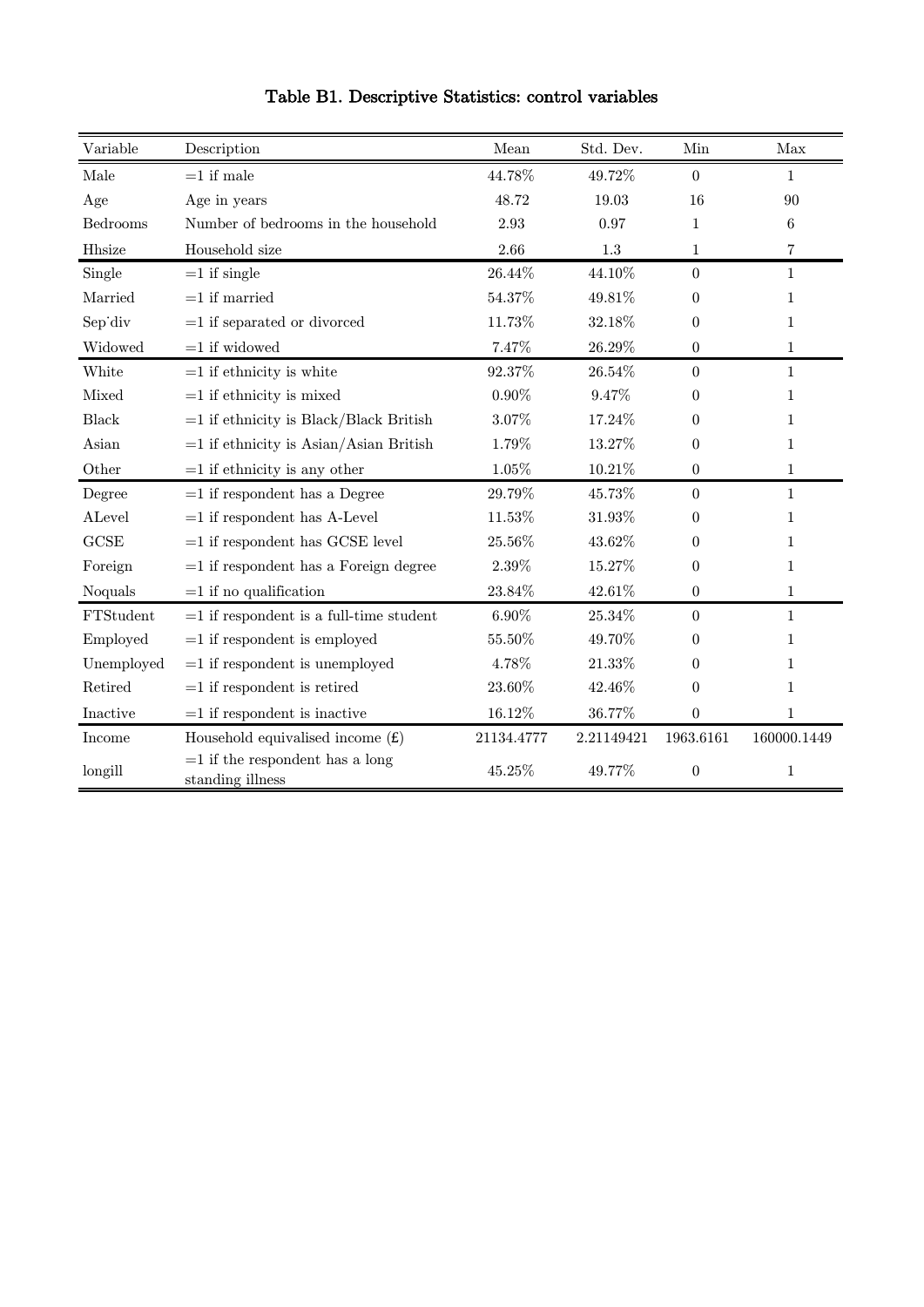|  |  |  |  | Table B2. Health Risks and Behaviours (I): Diet and BMI |  |  |  |  |
|--|--|--|--|---------------------------------------------------------|--|--|--|--|
|--|--|--|--|---------------------------------------------------------|--|--|--|--|

|                                                | (1)          | (2)          | (3)          | (4)                        | (5)             |
|------------------------------------------------|--------------|--------------|--------------|----------------------------|-----------------|
|                                                | $UR_t$       | y2008        | y2008#UR,    | $\mathit{UR}_{t\text{-}1}$ | $r2008 \# UR_t$ |
| Vegetables                                     | $N = 91,044$ |              |              |                            |                 |
| ${\ensuremath{U\!R}}_{(t/t\text{-}1)}$         | $-0.0082$    |              | 0.0048       | 0.0038                     | 0.0095          |
|                                                | (0.017)      |              | (0.019)      | (0.015)                    | (0.016)         |
| v2008                                          |              | $-0.0216$    | 0.0909       |                            | 0.1104          |
|                                                |              | (0.027)      | (0.083)      |                            | (0.088)         |
| $y2008 \# UR_{(t/t-1)}$                        |              |              | $-0.0159$    |                            | $-0.0200*$      |
|                                                |              |              | (0.011)      |                            | (0.011)         |
| Wald P-value Exogeneity                        | 0.000        | 0.000        | 0.000        | 0.000                      | 0.000           |
| Fruit                                          | $N = 91,045$ |              |              |                            |                 |
| $UR_{\left(t/t\text{-}1\right)}$               | 0.0293       |              | 0.0169       | $-0.0012$                  | $-0.0064$       |
|                                                | (0.024)      |              | (0.027)      | (0.022)                    | (0.023)         |
| y2008                                          |              | $-0.3128***$ | $-0.4875***$ |                            | $-0.4407***$    |
|                                                |              | (0.039)      | (0.117)      |                            | (0.125)         |
| $\mathit{y2008}\#\textit{UR}_{(t/t\text{-}1)}$ |              |              | 0.0151       |                            | 0.0185          |
|                                                |              |              | (0.015)      |                            | (0.015)         |
| Wald P-value Exogeneity                        | 0.000        | 0.000        | 0.000        | 0.000                      | 0.000           |
| BMI*                                           | $N = 93,084$ |              |              |                            |                 |
| $UR_{(t/t-1)}$                                 | $-0.0574$    |              | $-0.0535$    | $-0.0323$                  | $-0.0290$       |
|                                                | (0.0503)     |              | (0.0574)     | (0.0458)                   | (0.0480)        |
| y2008                                          |              | $0.755***$   | $0.937***$   |                            | $0.882***$      |
|                                                |              | (0.0932)     | (0.234)      |                            | (0.252)         |
| $\mathit{y2008}\#\textit{UR}_{(t/t\text{-}1)}$ |              |              | $-0.00431$   |                            | $-0.00611$      |
|                                                |              |              | (0.0312)     |                            | (0.0299)        |
| Overweight                                     | $N = 93,084$ |              |              |                            |                 |
| $\mathit{UR}_{(t/t\text{-}1)}$                 | 0.0109       |              | 0.0055       | 0.0054                     | 0.0002          |
|                                                | (0.012)      |              | (0.014)      | (0.011)                    | (0.012)         |
| v2008                                          |              | $-0.0996***$ | $-0.1607***$ |                            | $-0.1764***$    |
|                                                |              | (0.022)      | (0.055)      |                            | (0.059)         |
| $y2008\#UR_{(t/t-1)}$                          |              |              | 0.0060       |                            | 0.0095          |
|                                                |              |              | (0.008)      |                            | (0.007)         |
| Wald P-value Exogeneity                        | 0.000        | 0.000        | 0.000        | 0.000                      | 0.000           |
| Obese                                          | $N = 93,084$ |              |              |                            |                 |
| $UR_{\left(t/t\text{-}1\right)}$               | $-0.0147$    |              | $-0.0170$    | $-0.0056$                  | $-0.0060$       |
|                                                | (0.013)      |              | (0.016)      | (0.012)                    | (0.013)         |
| y2008                                          |              | $0.1536***$  | $0.1819***$  |                            | $0.1642**$      |
|                                                |              | (0.025)      | (0.062)      |                            | (0.067)         |
| $\mathit{y2008}\#\textit{UR}_{(t/t\text{-}1)}$ |              |              | 0.0025       |                            | 0.0007          |
|                                                |              |              | (0.009)      |                            | (0.008)         |
| Wald P-value Exogeneity                        | 0.000        | 0.000        | 0.000        | 0.000                      | 0.000           |
| Severely Obese                                 | $N = 93,084$ |              |              |                            |                 |
| ${\ensuremath{U\!R}}_{(t/t\text{-}1)}$         | $-0.0329$    |              | $-0.0107$    | $-0.0242$                  | $-0.0061$       |
|                                                | (0.027)      |              | (0.032)      | (0.025)                    | (0.027)         |
| y2008                                          |              | $0.3659***$  | $0.5668***$  |                            | $0.6026***$     |
|                                                |              | (0.049)      | (0.123)      |                            | (0.129)         |
| $y2008\#UR_{(t/t-1)}$                          |              |              | $-0.0221$    |                            | $-0.0274*$      |
|                                                |              |              | (0.017)      |                            | (0.016)         |
| Wald P-value Exogeneity                        | 0.000        | 0.000        | 0.000        | 0.000                      | 0.000           |
|                                                |              |              |              |                            |                 |

Note: Models for vegetables and fruit are estimated using IV Tobit, BMI is estimated using 2SLS methods, all others using IV Probit. Columns (1) and (4) show the coefficients of the regression using  ${\cal UR}_t$  and  ${\cal UR}_{t\text{-}1}$  only, respectively. Column (2) shows results when including  $d08$  only. Columns (3) and (5) show results when the  $UR_t$  or  $UR_{t-1}$ ,  $d08$  and their interaction are included. Robust standard errors are reported. Estimation clustered by

household. Socio-economic controls included: log of income, gender, age, household size, marital status (single, married, separated/divorced, widow), ethnicity (white, mixed, black/black British, Asian/Asian British, other), education (no qualifications, GCSE, Alevel, degree or higher, foreign degree, FT education), economic activity (employed, unemployed, retired, inactive) and whether the individual suffers from a long-standing illness. Reference categories Single, White, No Qualifications, Employed. Time and regional dummies included. The  $p$ -value of the test of exogeneity of income variable  $(H_0:$  exogenous) is 0 across all specifications. N indicates number of observations. \*\*\* p<0.01, \*\* p<0.05, p<0.1. Vegetables and fruits' estimates are based on study period 2001-2011. Adding 2013 yields results qualitatively identical in sign and significance to those obtained using only

years 2000 to 2011. \* For the BMI 2SLS models we obtain several identification tests: For the BMI 2SLS models, we obtain the Kleibergen-Paap rk LM statistic to test for under-identification and the Cragg-Donald Wald F statistic to test for weak identification. The results of these tests are above 4000 and above 1000, respectively, for all specifications. Thus, confirm that our models do not suffer from under identification nor of weak instruments' choice. The F statistic associated to the first stage (income's reduced form) implicit in all models is well above 10, confirming the strength of the instruments.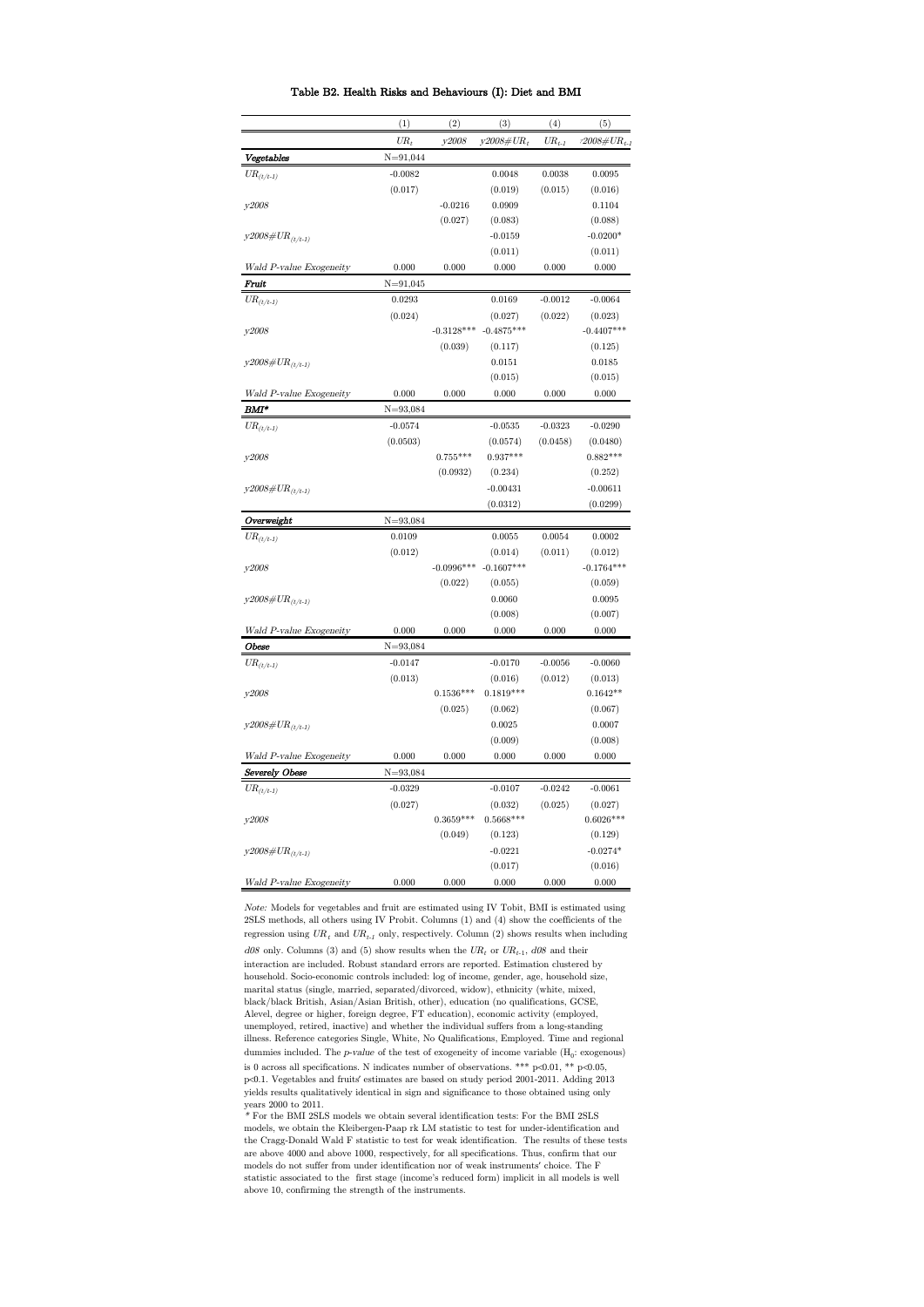### Table B3. Health Risks and Behaviours (II): Smoking and Alcohol

|                                        | (1)            | (2)          | (3)                    | (4)                        | (5)                  |
|----------------------------------------|----------------|--------------|------------------------|----------------------------|----------------------|
|                                        | $UR_t$         | y2008        | $y2008 \# UR_{\sigma}$ | $\mathit{UR}_{t\text{-}1}$ | 7 $2008 \# UR_{t-1}$ |
| Cigdaily                               | $N = 105,995$  |              |                        |                            |                      |
| ${\ensuremath{U\!R}}_{(t/t\text{-}1)}$ | $-0.7540***$   |              | $-1.0869***$           | $-0.7878***$               | $-0.9050***$         |
|                                        | (0.262)        |              | (0.301)                | (0.242)                    | (0.255)              |
| y2008                                  |                | $1.4137***$  | 1.5464                 |                            | 1.9924               |
|                                        |                | (0.490)      | (1.247)                |                            | (1.345)              |
|                                        |                |              |                        |                            |                      |
| $y2008 \# UR_{(t/t-1)}$                |                |              | $0.3751**$             |                            | 0.2317               |
|                                        |                |              | (0.167)                |                            | (0.159)              |
| Wald P-value Exogeneit                 | 0.000          | 0.000        | 0.000                  | 0.000                      | 0.000                |
| Light Smoker                           | $N = 23,993$   |              |                        |                            |                      |
| $\mathit{UR}_{(t/t\text{-}1)}$         | 0.0257         |              | 0.0364                 | $0.0467**$                 | $0.0521**$           |
|                                        | (0.025)        |              | (0.029)                | (0.023)                    | (0.024)              |
| v2008                                  |                | $0.0982**$   | 0.0928                 |                            | 0.0539               |
|                                        |                | (0.045)      | (0.121)                |                            | (0.130)              |
| $y2008 \# UR_{(t/t-1)}$                |                |              | $-0.0124$              |                            | $-0.0119$            |
|                                        |                |              | (0.016)                |                            | (0.015)              |
| Wald P-value Exogeneit                 | 0.000          | 0.000        | 0.000                  | 0.000                      | 0.000                |
| Moderate Smoker                        | N=23,993       |              |                        |                            |                      |
|                                        | $0.0439*$      |              | $0.0501*$              | 0.0216                     | 0.0209               |
| $\mathit{UR}_{(t/t-1)}$                |                |              |                        |                            |                      |
|                                        | (0.024)        | $0.1449***$  | (0.027)<br>0.0603      | (0.021)                    | (0.022)              |
| y2008                                  |                |              |                        |                            | 0.0758               |
|                                        |                | (0.043)      | (0.113)                |                            | (0.123)              |
| $y2008\#UR_{(t/t-1)}$                  |                |              | $-0.0072$              |                            | 0.0016               |
|                                        |                |              | (0.015)                |                            | (0.014)              |
| Wald P-value Exogeneit                 | 0.116          | 0.120        | 0.117                  | 0.118                      | 0.118                |
| Heavy Smoker                           | $N = 23.993$   |              |                        |                            |                      |
| $\mathit{UR}_{(t/t-1)}$                | $-0.0676***$   |              | $-0.0881***$           | $-0.0720***$               | $-0.0784***$         |
|                                        | (0.026)        |              | (0.030)                | (0.024)                    | (0.025)              |
| y2008                                  |                | $-0.3037***$ | $-0.2422*$             |                            | $-0.2112$            |
|                                        |                | (0.049)      | (0.128)                |                            | (0.139)              |
| $y2008 \# UR_{(t/t-1)}$                |                |              | 0.0239                 |                            | 0.0148               |
|                                        |                |              | (0.017)                |                            | (0.016)              |
| Wald P-value Exogeneit                 | 0.000          | 0.000        | 0.000                  | 0.000                      | 0.000                |
| <b>No Drinking</b>                     | $N = 105,367$  |              |                        |                            |                      |
|                                        |                |              |                        |                            |                      |
|                                        |                |              |                        |                            |                      |
| UR $(t/t-1)$                           | 0.0196         |              | $0.0355**$             | $0.0210*$                  | $0.0274**$           |
|                                        | (0.013)        |              | (0.015)                | (0.012)                    | (0.013)              |
| y2008                                  |                | $0.4024***$  | $0.4360***$            |                            | $0.4189***$          |
|                                        |                | (0.024)      | (0.060)                |                            | (0.064)              |
| y2008#UR(t/t-1)                        |                |              | $-0.0173**$            |                            | $-0.0113$            |
|                                        |                |              | (0.008)                |                            | (0.008)              |
| Wald P-value Exogeneit                 | 0.000          | 0.000        | 0.000                  | 0.000                      | 0.000                |
| Light Drinking                         | N=105,367      |              |                        |                            |                      |
| $\mathit{UR}_{(t/t-1)}$                | $-0.0018$      |              | $-0.0127$              | 0.0035                     | $-0.0040$            |
|                                        | (0.012)        |              | (0.014)                | (0.012)                    | (0.012)              |
| y2008                                  |                | $-0.1747***$ | $-0.2295***$           |                            | $-0.2679***$         |
|                                        |                | (0.023)      | (0.058)                |                            | (0.062)              |
| $y2008 \# UR_{(t/t-1)}$                |                |              | 0.0118                 |                            | $0.0131*$            |
|                                        |                |              | (0.008)                |                            | (0.007)              |
| Wald P-value Exogeneit                 | 0.000          | 0.000        | 0.000                  | 0.000                      | 0.000                |
| <b>Moderate Drinking</b>               | $N = 105, 367$ |              |                        |                            |                      |
| UR $_{(t/t-1)}$                        | $-0.0264**$    |              | $-0.0292*$             | $-0.0340***$               | $-0.0342***$         |
|                                        | (0.013)        |              | (0.016)                | (0.012)                    | (0.013)              |
| v2008                                  |                | $-0.2002***$ | $-0.1418**$            |                            | $-0.1110*$           |
|                                        |                | (0.025)      | (0.062)                |                            | (0.067)              |
|                                        |                |              | 0.0030                 |                            | 0.0004               |
| $y2008 \# UR_{(t/t-1)}$                |                |              | (0.008)                |                            | (0.008)              |
| Wald P-value Exogeneit                 | 0.000          |              |                        |                            |                      |
|                                        |                | 0.000        | 0.000                  | 0.000                      | 0.000                |
| Heavy Drinking                         | $N = 105,367$  |              |                        |                            |                      |
| $\mathit{UR}_{(t/t-1)}$                | $-0.0209$      |              | $-0.0224$              | $-0.0179$                  | $-0.0135$            |
|                                        | (0.015)        |              | (0.018)                | (0.014)                    | (0.015)              |
| y2008                                  |                | $-0.0905***$ | $-0.0400$              |                            | 0.0138               |
|                                        |                | (0.027)      | (0.071)                |                            | (0.076)              |
| $y2008 \# UR_{(t/t-1)}$                |                |              | 0.0016                 |                            | $-0.0084$            |
| Wald P-value Exogeneit                 | 0.032          | 0.034        | (0.010)<br>0.032       | 0.033                      | (0.009)<br>0.032     |

*Note:* Model for *Cigdaily* is estimated using IV Tobit. Coefficients for the other health dependent variables are obtained using IV Probit. Sample size for *Light*, *Moderate* and *Heavy Smoker only includes*<br>those resp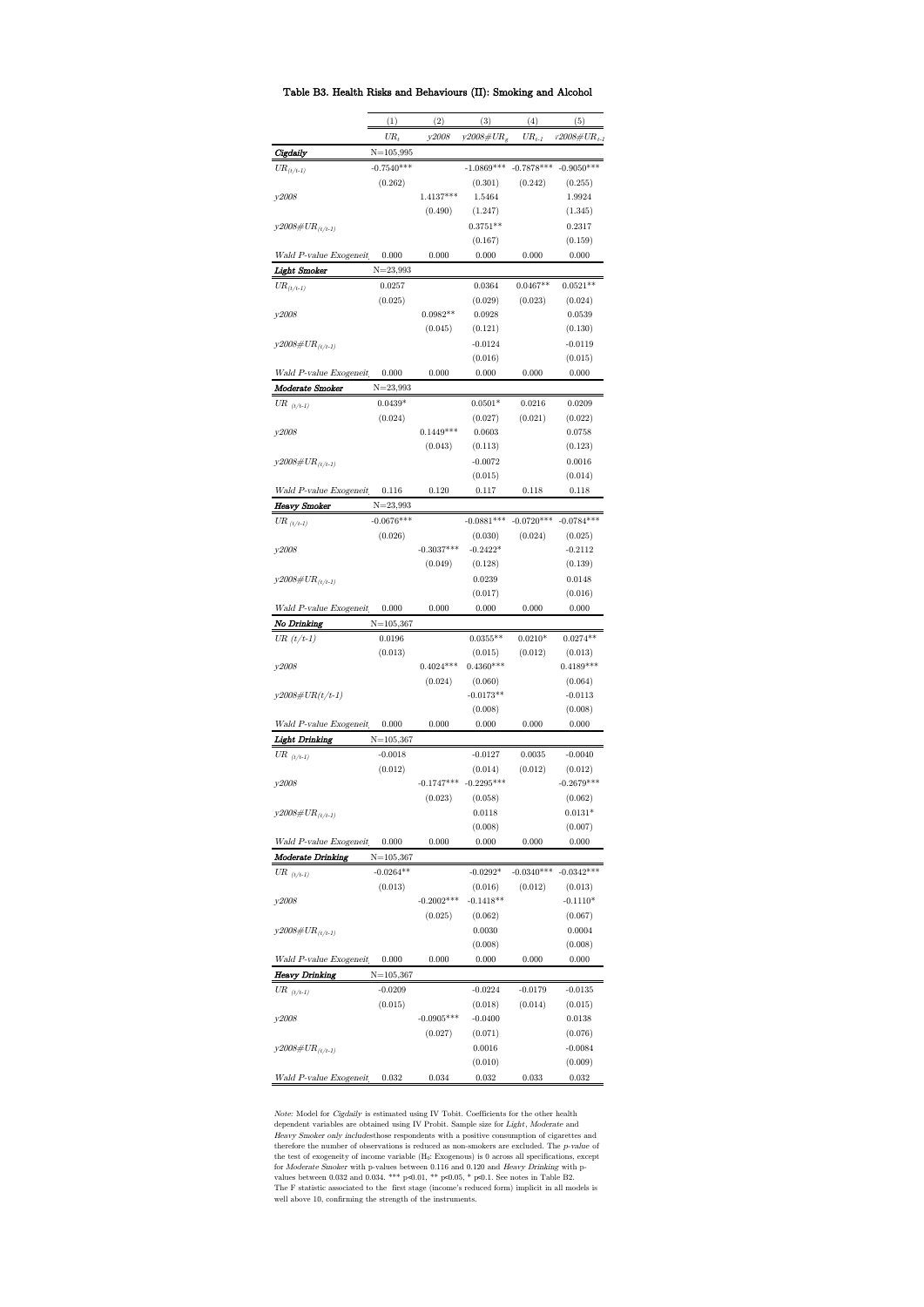## Table B4. Health Outcomes: Morbidity

|                                        | (1)           | (2)         | (3)                   | (4)         | (5)                   |
|----------------------------------------|---------------|-------------|-----------------------|-------------|-----------------------|
|                                        | $UR_t$        | y2008       | y2008#U $R_{\varrho}$ | $UR_{t-1}$  | $y2008 \# UR_{t-1}$   |
| Medicines                              | $N = 77,287$  |             |                       |             |                       |
| $\ _{UR_{-(t/t-1)}}$                   | $-0.0058$     |             | $-0.0276$             | 0.0169      | 0.0062                |
|                                        | (0.036)       |             | (0.042)               | (0.033)     | (0.035)               |
| y2008                                  |               | $1.1951***$ | 1.0977***             |             | 1.0247***             |
|                                        |               | (0.065)     | (0.166)               |             | (0.177)               |
| $y2008 \# UR_{(t/t-1)}$                |               |             | 0.0227                |             | 0.0192                |
|                                        |               |             | (0.023)               |             | (0.021)               |
| Wald P-value Exogeneity                | 0.000         | 0.000       | 0.000                 | 0.000       | 0.000                 |
| $_{Cancer}$                            | $N = 106,550$ |             |                       |             |                       |
| UR $_{(t/t-1)}$                        | 0.0016        |             | 0.0031                | $-0.0409*$  | $-0.0466*$            |
|                                        | (0.025)       |             | (0.030)               | (0.024)     | (0.027)               |
| y2008                                  |               | 0.0158      | 0.0194                |             | 0.0695                |
|                                        |               | (0.047)     | (0.117)               |             | (0.124)               |
| $y2008 \# UR_{(t/t-1)}$                |               |             | $-0.0016$             |             | 0.0092                |
|                                        |               |             | (0.017)               |             | (0.016)               |
| Wald P-value Exogeneity                | 0.143         | 0.143       | 0.143                 | 0.139       | 0.139                 |
| Digestive                              | $N = 106,550$ |             |                       |             |                       |
| ${\ensuremath{U\!R}}_{(t/t\text{-}1)}$ | $-0.0146$     |             | $-0.0212$             | $-0.0315*$  | $-0.0361*$            |
|                                        | (0.018)       |             | (0.022)               | (0.017)     | (0.018)               |
| y2008                                  |               | 0.0239      | 0.0297                |             | 0.0599                |
|                                        |               | (0.034)     | (0.087)               |             | (0.094)               |
| $y2008 \# UR_{(t/t-1)}$                |               |             | 0.0069                |             | 0.0077                |
|                                        |               |             | (0.012)               |             | (0.011)               |
| Wald P-value Exogeneity                | 0.000         | 0.000       | 0.000                 | 0.000       | 0.000                 |
| Diabetes                               | $N = 106,550$ |             |                       |             |                       |
| $UR_{(t/t-1)}$                         | $-0.0137$     |             | $-0.0256$             | $-0.0373**$ | $-0.0461**$           |
|                                        | (0.020)       |             | (0.023)               | (0.019)     | (0.020)               |
| y2008                                  |               | $0.2729***$ | $0.2491***$           |             | $0.2876***$           |
|                                        |               | (0.038)     | (0.093)               |             | (0.098)               |
| $y2008 \# UR_{(t/t-1)}$                |               |             | 0.0124                |             | 0.0137                |
|                                        |               |             | (0.013)               |             | (0.012)               |
| Wald P-value Exogeneity                | 0.000         | 0.000       | 0.000                 | 0.000       | 0.000                 |
| High BP                                | $N = 106,550$ |             |                       |             |                       |
| UR $_{(t/t-1)}$                        | 0.0131        |             | $-0.0067$             | 0.0107      | $-0.0056$             |
|                                        | (0.018)       |             | (0.021)               | (0.017)     | (0.018)               |
| y2008                                  |               | $-0.0572*$  | $-0.2047**$           |             | $-0.2691***$          |
|                                        |               | (0.035)     | (0.085)<br>$0.0216*$  |             | (0.092)<br>$0.0282**$ |
| $y2008\#UR_{(t/t-1)}$                  |               |             | (0.012)               |             | (0.011)               |
| Wald P-value Exogeneity                | 0.003         | 0.003       | 0.003                 | 0.003       | 0.003                 |
| Heart                                  | $N = 106,550$ |             |                       |             |                       |
| UR $_{(t/t-1)}$                        | $-0.0094$     |             | 0.0088                | 0.0110      | 0.0233                |
|                                        | (0.019)       |             | (0.023)               | (0.018)     | (0.019)               |
| y2008                                  |               | $0.1139***$ | $0.2296**$            |             | $0.2138**$            |
|                                        |               | (0.036)     | (0.090)               |             | (0.098)               |
| $y2008 \# UR_{(t/t-1)}$                |               |             | $-0.0182$             |             | $-0.0202*$            |
|                                        |               |             | (0.013)               |             | (0.012)               |
| Wald P-value Exogeneity                | 0.000         | 0.000       | 0.000                 | 0.000       | 0.000                 |
| Mental                                 | $N = 106,550$ |             |                       |             |                       |
| UR $_{(t/t-1)}$                        | $-0.0625***$  |             | $-0.0700***$          | $-0.0351*$  | $-0.0338$             |
|                                        | (0.021)       |             | (0.025)               | (0.019)     | (0.021)               |
| y2008                                  |               | $0.5035***$ | $0.6397***$           |             | $0.6087***$           |
|                                        |               | (0.037)     | (0.096)               |             | (0.103)               |
| $y2008 \# UR_{(t/t-1)}$                |               |             | 0.0077                |             | $-0.0017$             |
|                                        |               |             | (0.014)               |             | (0.013)               |
| Wald P-value Exogeneity                | 0.000         | 0.000       | 0.000                 | 0.000       | 0.000                 |

Note: Model for *Medicines* is estimated using IV Tobit. Coefficients for the other health dependent variables are obtained using IV Probit. The *p*-value of the test of exogeneity of income and  $0.139$  variable ( $H_0$ : e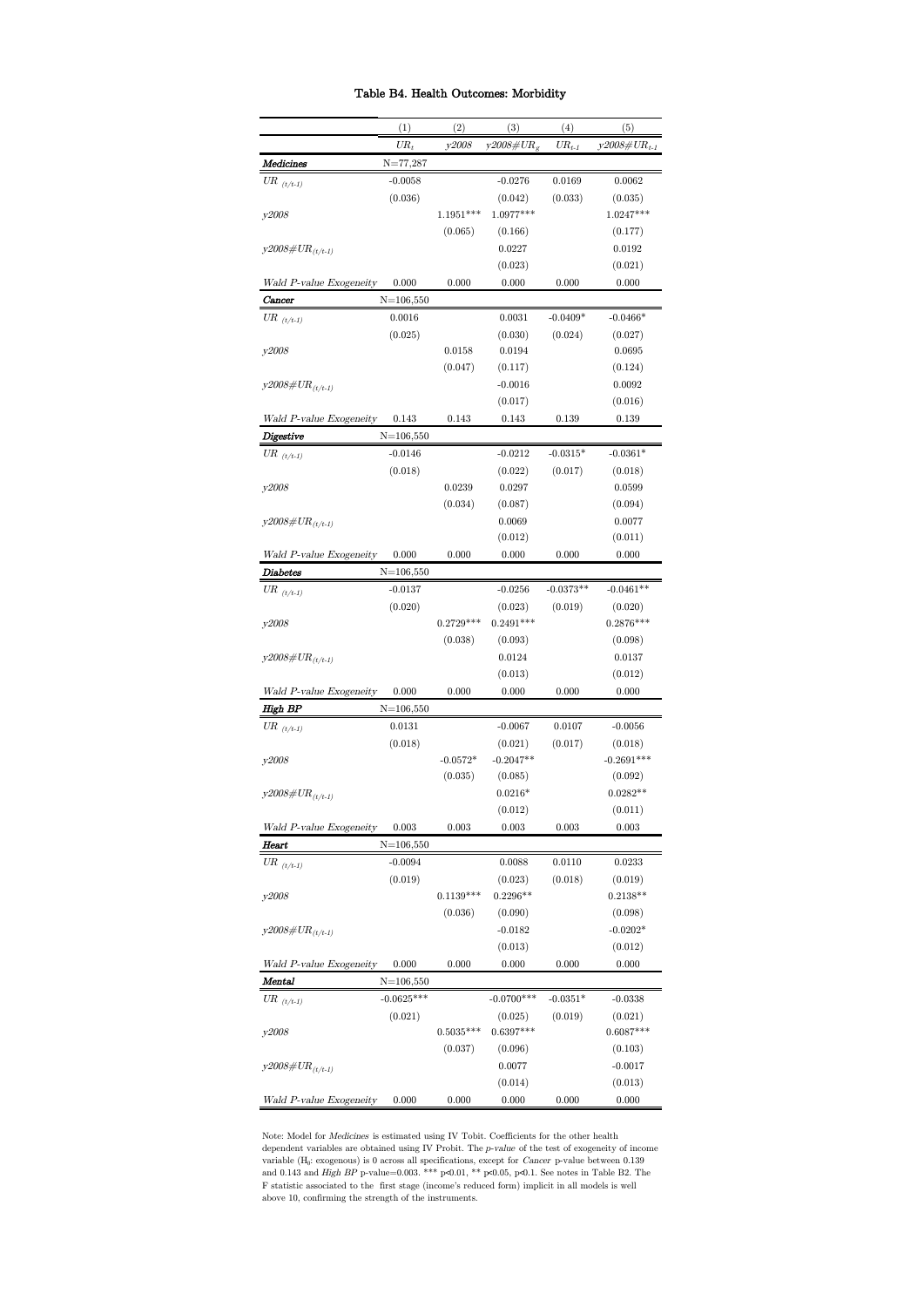|                        | (1)          | (2)          | (3)          | (4)          | (5)          | (6)            |
|------------------------|--------------|--------------|--------------|--------------|--------------|----------------|
| <b>VARIABLES</b>       | Vegetables   | Fruit        | BMI          | Overweight   | Obese        | Severely Obese |
|                        |              |              |              |              |              |                |
| $UR_t$                 | 0.0048       | 0.0169       | $-0.0535$    | 0.0055       | $-0.0170$    | $-0.0107$      |
|                        | (0.019)      | (0.027)      | (0.0574)     | (0.014)      | (0.016)      | (0.032)        |
| d08                    | 0.0909       | $-0.4875***$ | $0.937***$   | $-0.1607***$ | $0.1819***$  | $0.5668***$    |
|                        | (0.083)      | (0.117)      | (0.234)      | (0.055)      | (0.062)      | (0.123)        |
| $d08\#UR_t$            | $-0.0159$    | 0.0151       | $-0.00431$   | 0.0060       | 0.0025       | $-0.0221$      |
|                        | (0.011)      | (0.015)      | (0.0312)     | (0.008)      | (0.009)      | (0.017)        |
| Female                 | $0.1058***$  | $0.4308***$  | $-0.338***$  | $-0.2854***$ | $-0.0437***$ | $0.3434***$    |
|                        | (0.008)      | (0.014)      | (0.0318)     | (0.009)      | (0.009)      | (0.021)        |
| Age                    | $0.0066***$  | $0.0253***$  | $0.0334***$  | $0.0083***$  | $0.0052***$  | $-0.0036***$   |
|                        | (0.001)      | (0.001)      | (0.00191)    | (0.000)      | (0.001)      | (0.001)        |
| Hhsize                 | 0.0070       | $0.0187*$    | $-0.0601***$ | $0.0156***$  | $-0.0171***$ | $-0.0333***$   |
|                        | (0.007)      | (0.010)      | (0.0211)     | (0.005)      | (0.006)      | (0.011)        |
| loginc                 | $0.2865***$  | $0.6775***$  | $-0.654***$  | $0.1170***$  | $-0.1573***$ | $-0.3502***$   |
|                        | (0.027)      | (0.041)      | (0.0843)     | (0.020)      | (0.023)      | (0.044)        |
| Married                | $0.0978***$  | $0.0661**$   | $1.197***$   | $0.1324***$  | $0.2082***$  | $0.1299***$    |
|                        | (0.019)      | (0.028)      | (0.0618)     | (0.015)      | (0.017)      | (0.035)        |
| Separated              | $0.0593***$  | $-0.0175$    | $0.685***$   | $0.1294***$  | $0.1021***$  | 0.0206         |
|                        | (0.021)      | (0.031)      | (0.0693)     | (0.017)      | (0.019)      | (0.037)        |
| Widowed                | $-0.0459*$   | $-0.0445$    | $0.474***$   | $0.1191***$  | 0.0375       | $0.1159**$     |
|                        | (0.025)      | (0.038)      | (0.0948)     | (0.023)      | (0.025)      | (0.051)        |
| Mixed ethnicity        | 0.0738       | $0.3863***$  | $-0.294$     | 0.0388       | $-0.0814$    | $-0.1278$      |
|                        | (0.060)      | (0.081)      | (0.190)      | (0.046)      | (0.053)      | (0.112)        |
| Balck ethnicity        | $0.4882***$  | $0.6678***$  | $-0.554***$  | $0.1240***$  | $-0.1471***$ | $-0.2708***$   |
|                        | (0.040)      | (0.058)      | (0.114)      | (0.028)      | (0.032)      | (0.067)        |
| Asian ethnicity        | $0.1286***$  | $0.5491***$  | $1.189***$   | $0.1384***$  | $0.1794***$  | $0.1185*$      |
|                        | (0.047)      | (0.065)      | (0.149)      | (0.034)      | (0.037)      | (0.066)        |
| Other ethnicity        | $0.6058***$  | $0.6266***$  | $-1.277***$  | $-0.0501$    | $-0.2234***$ | $-0.4781***$   |
|                        | (0.061)      | (0.083)      | (0.161)      | (0.043)      | (0.055)      | (0.159)        |
| Degree                 | $0.4204***$  | $0.6798***$  | $-0.514***$  | $-0.0139$    | $-0.1404***$ | 0.0193         |
|                        | (0.023)      | (0.035)      | (0.0739)     | (0.018)      | (0.020)      | (0.041)        |
| Alevel                 | $0.2912***$  | $0.4940***$  | $-0.214***$  | 0.0262       | $-0.0730***$ | 0.0189         |
|                        | (0.022)      | (0.034)      | (0.0730)     | (0.018)      | (0.020)      | (0.040)        |
| GCSE                   | $0.1181***$  | $0.2474***$  | $-0.177***$  | 0.0221       | $-0.0589***$ | 0.0217         |
|                        | (0.016)      | (0.025)      | (0.0568)     | (0.014)      | (0.015)      | (0.029)        |
| Foreign                | $0.0856***$  | $0.3845***$  | $-0.423***$  | $\,0.0185\,$ | $-0.0929***$ | $-0.0376$      |
|                        | (0.029)      | (0.048)      | (0.114)      | (0.029)      | (0.031)      | (0.062)        |
| FT Student             | $0.2008***$  | $0.7569***$  | $-1.469***$  | $-0.0952***$ | $-0.2753***$ | $-0.2597***$   |
|                        | (0.030)      | (0.046)      | (0.102)      | (0.026)      | (0.030)      | (0.067)        |
| Uenmployed             | $0.0650**$   | $0.0959**$   | $-0.706***$  | $-0.0907***$ | $-0.1226***$ | $-0.0976*$     |
|                        | (0.032)      | (0.048)      | (0.105)      | (0.026)      | (0.030)      | (0.057)        |
| Retired                | $0.0519**$   | $0.2900***$  | $-1.188***$  | $-0.0494***$ | $-0.2142***$ | $-0.2639***$   |
|                        | (0.021)      | (0.034)      | (0.0695)     | (0.018)      | (0.020)      | (0.040)        |
| Inactive               | $0.1297***$  | $0.1351***$  | $-0.417***$  | $-0.0759***$ | $-0.0901***$ | $-0.0138$      |
|                        | (0.021)      | (0.032)      | (0.0726)     | (0.017)      | (0.019)      | (0.036)        |
| Long Ilness            | $-0.0291***$ | $-0.0361**$  | $1.170***$   | $-0.0428***$ | $0.2421***$  | $0.3140***$    |
|                        | (0.011)      | (0.017)      | (0.0372)     | (0.009)      | (0.010)      | (0.021)        |
|                        |              |              |              |              |              |                |
| N                      | 91,044       | 91,045       | 93,084       | 93,084       | 93,084       | 93,084         |
| P-value: H0 exogeneity | 0.000        | 0.000        | 0.000        | 0.000        | 0.000        | 0.000          |

Table B5: Control variables coefficients - Diet and BMI. Full Specification

Robust standard errors in parentheses

\*\*\* p<0.01, \*\* p<0.05, \* p<0.1

See Notes in Table B2.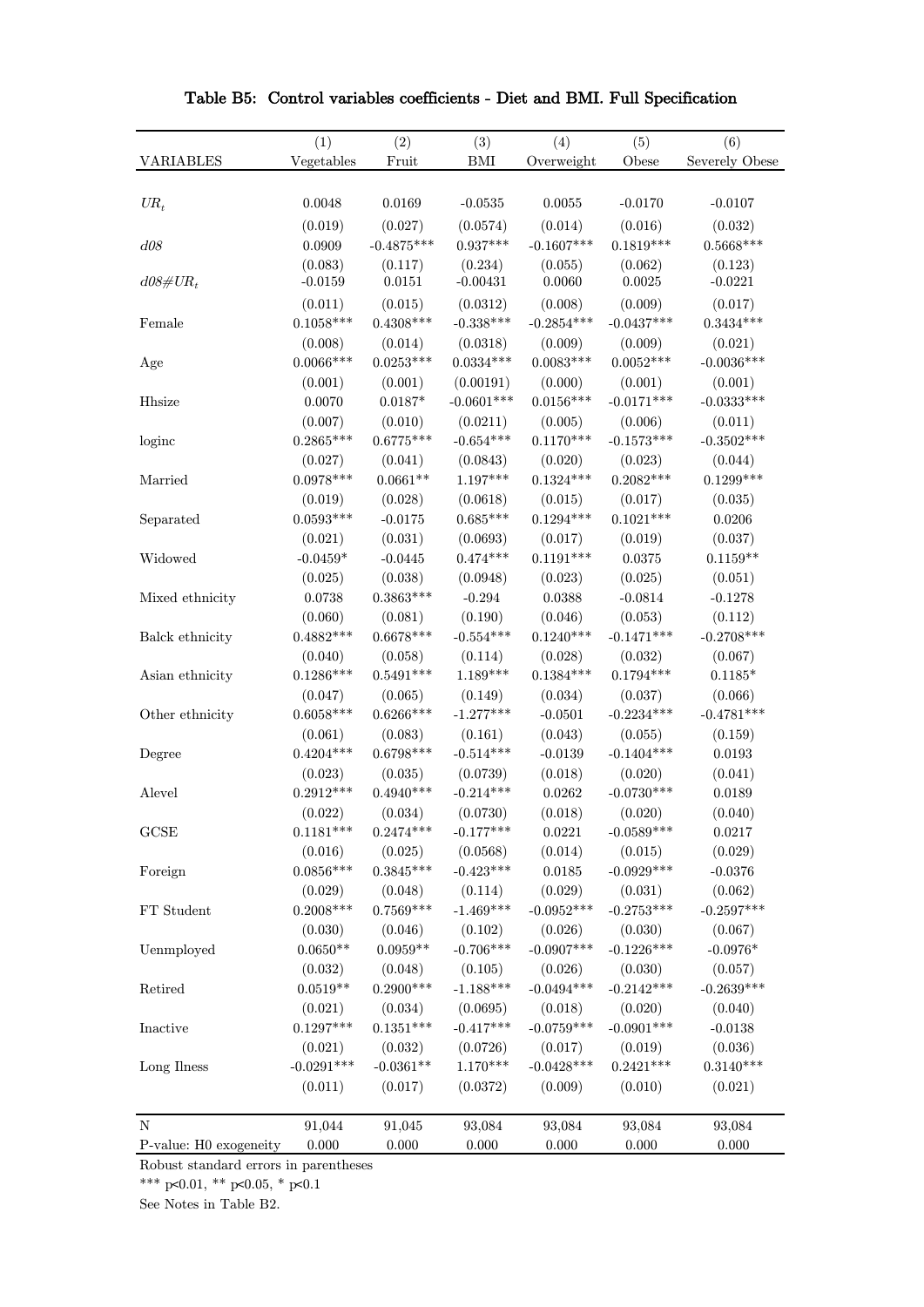|  |  |  |  |  |  |  | Table B6: Control variables coefficients - Health Risks. Full Specification |
|--|--|--|--|--|--|--|-----------------------------------------------------------------------------|
|--|--|--|--|--|--|--|-----------------------------------------------------------------------------|

|                        | (1)           | (2)          | (3)          | (4)          | (5)          | (6)          | (7)          | (8)          |
|------------------------|---------------|--------------|--------------|--------------|--------------|--------------|--------------|--------------|
| <b>VARIABLES</b>       | Cigailly      | Light Smoker | Moderate     | Heavy Smoker | No Drinking  | Light        | Moderate     | Heavy        |
|                        |               |              | Smoker       |              |              | Drinking     | Drinking     | Drinking     |
|                        |               |              |              |              |              |              |              |              |
| $UR_t$                 | $-1.0869***$  | 0.0364       | $0.0501*$    | $-0.0881***$ | $0.0355**$   | $-0.0127$    | $-0.0292*$   | $-0.0224$    |
|                        | (0.301)       | (0.029)      | (0.027)      | (0.030)      | (0.015)      | (0.014)      | (0.016)      | (0.018)      |
| d08                    | 1.5464        | 0.0928       | 0.0603       | $-0.2422*$   | $0.4360***$  | $-0.2295***$ | $-0.1418**$  | $-0.0400$    |
|                        | (1.247)       | (0.121)      | (0.113)      | (0.128)      | (0.060)      | (0.058)      | (0.062)      | (0.071)      |
| $d08\#UR_t$            | $0.3751**$    | $-0.0124$    | $-0.0072$    | 0.0239       | $-0.0173**$  | 0.0118       | 0.0030       | 0.0016       |
|                        | (0.167)       | (0.016)      | (0.015)      | (0.017)      | (0.008)      | (0.008)      | (0.008)      | (0.010)      |
| Female                 | $-2.9310***$  | $0.1880***$  | $0.0875***$  | $-0.3080***$ | $0.3467***$  | $-0.0035$    | $-0.1440***$ | $-0.3136***$ |
|                        | (0.153)       | (0.017)      | (0.017)      | (0.018)      | (0.008)      | (0.008)      | (0.009)      | (0.009)      |
| Age                    | $-0.2690***$  | $-0.0091***$ | $-0.0021**$  | $0.0126***$  | $-0.0026***$ | $0.0127***$  | $0.0019***$  | $-0.0173***$ |
|                        | (0.010)       | (0.001)      | (0.001)      | (0.001)      | (0.000)      | (0.000)      | (0.001)      | (0.001)      |
| Hhsize                 | $-2.4318***$  | $0.0211**$   | $-0.0186**$  | 0.0004       | $-0.0258***$ | $0.0236***$  | $0.0213***$  | $-0.0210***$ |
|                        | (0.110)       | (0.009)      | (0.009)      | (0.010)      | (0.006)      | (0.005)      | (0.006)      | (0.006)      |
| loginc                 | $-15.9755***$ | $0.4204***$  | $-0.1540***$ | $-0.2827***$ | $-0.5975***$ | $0.2575***$  | $0.3282***$  | $0.1509***$  |
|                        | (0.452)       | (0.042)      | (0.042)      | (0.046)      | (0.020)      | (0.021)      | (0.022)      | (0.025)      |
| Married                | 0.2225        | $-0.1529***$ | 0.0234       | $0.1485***$  | $0.0315**$   | $0.0969***$  | $0.0348**$   | $-0.1383***$ |
|                        | (0.310)       | (0.027)      | (0.026)      | (0.029)      | (0.016)      | (0.015)      | (0.016)      | (0.017)      |
| Separated              | 4.5775***     | $-0.1730***$ | $-0.0160$    | $0.2048***$  | $-0.0341**$  | $-0.0373**$  | $0.0945***$  | $0.0887***$  |
|                        | (0.313)       | (0.030)      | (0.028)      | (0.030)      | (0.017)      | (0.017)      | (0.018)      | (0.019)      |
| Widowed                | $-0.2499$     | $0.1182**$   | $-0.0110$    | $-0.0915*$   | $0.2036***$  | $-0.0371*$   | $-0.1262***$ | $-0.3084***$ |
|                        | (0.483)       | (0.050)      | (0.047)      | (0.053)      | (0.022)      | (0.022)      | (0.026)      | (0.033)      |
|                        | $-1.6891**$   | $0.4568***$  | $-0.1809**$  | $-0.3910***$ | $0.1595***$  | 0.0354       | 0.0380       | $-0.3227***$ |
| Mixed ethnicity        |               |              |              |              |              |              | (0.050)      |              |
|                        | (0.846)       | (0.074)      | (0.074)      | (0.092)      | (0.047)      | (0.047)      |              | (0.055)      |
| Balck ethnicity        | $-14.7294***$ | $0.7707***$  | $-0.2548***$ | $-0.7075***$ | $0.9616***$  | $-0.3634***$ | $-0.5394***$ | $-0.9848***$ |
|                        | (0.656)       | (0.067)      | (0.066)      | (0.089)      | (0.032)      | (0.032)      | (0.039)      | (0.050)      |
| Asian ethnicity        | $-13.3832***$ | $0.9532***$  | $-0.3827***$ | $-1.0352***$ | $0.5570***$  | $-0.0288$    | $-0.3769***$ | $-0.6591***$ |
|                        | (0.760)       | (0.076)      | (0.078)      | (0.125)      | (0.037)      | (0.036)      | (0.045)      | (0.052)      |
| Other ethnicity        | $-13.1939***$ | $0.5208***$  | $-0.1353$    | $-0.4683***$ | $0.9349***$  | $-0.2950***$ | $-0.4812***$ | $-0.9930***$ |
|                        | (1.108)       | (0.112)      | (0.108)      | (0.134)      | (0.048)      | (0.049)      | (0.061)      | (0.080)      |
| Degree                 | $-2.6423***$  | $0.1655***$  | $-0.0466$    | $-0.1150***$ | $-0.1681***$ | $0.2041***$  | $0.0553***$  | $-0.0758***$ |
|                        | (0.397)       | (0.036)      | (0.034)      | (0.038)      | (0.019)      | (0.019)      | (0.020)      | (0.023)      |
| Alevel                 | $-1.9495***$  | $0.1281***$  | 0.0196       | $-0.1421***$ | $-0.1923***$ | $0.1594***$  | $0.0699***$  | 0.0288       |
|                        | (0.368)       | (0.035)      | (0.033)      | (0.037)      | (0.019)      | (0.018)      | (0.020)      | (0.021)      |
| GCSE                   | $-0.6970***$  | 0.0042       | $0.0742***$  | $-0.0572**$  | $-0.2055***$ | $0.1413***$  | $0.1069***$  | $0.0587***$  |
|                        | (0.270)       | (0.026)      | (0.024)      | (0.026)      | (0.014)      | (0.014)      | (0.015)      | (0.017)      |
| Foreign                | $-2.6935***$  | 0.0249       | $-0.0030$    | 0.0046       | $-0.1691***$ | $0.2077***$  | $-0.0272$    | $-0.0047$    |
|                        | (0.634)       | (0.070)      | (0.065)      | (0.069)      | (0.027)      | (0.027)      | (0.033)      | (0.039)      |
| FT Student             | $-8.3427***$  | $0.3054***$  | $-0.1239***$ | $-0.2241***$ | 0.0228       | $0.1164***$  | 0.0103       | $-0.1409***$ |
|                        | (0.548)       | (0.048)      | (0.046)      | (0.053)      | (0.027)      | (0.027)      | (0.029)      | (0.031)      |
| Uenmployed             | $-4.8341***$  | $0.2173***$  | $-0.1246***$ | $-0.1067**$  | $-0.2107***$ | $0.0643**$   | $0.1788***$  | 0.0062       |
|                        | (0.490)       | (0.048)      | (0.047)      | (0.051)      | (0.026)      | (0.028)      | (0.028)      | (0.029)      |
| Retired                | $-12.3284***$ | $0.4518***$  | 0.0108       | $-0.4668***$ | $-0.0159$    | $0.1592***$  | $-0.0917***$ | $-0.2323***$ |
|                        | (0.414)       | (0.042)      | (0.040)      | (0.044)      | (0.018)      | (0.018)      | (0.020)      | (0.024)      |
| Inactive               | $-5.1710***$  | $0.1225***$  | $-0.1497***$ | 0.0203       | $0.0491***$  | $0.0376**$   | $-0.0212$    | $-0.1658***$ |
|                        | (0.349)       | (0.037)      | (0.036)      | (0.040)      | (0.017)      | (0.018)      | (0.019)      | (0.021)      |
| Long Ilness            | 0.1501        | $-0.0405**$  | $-0.0570***$ | $0.1078***$  | $0.1160***$  | $-0.0584***$ | $-0.0424***$ | $-0.0293***$ |
|                        | (0.189)       | (0.019)      | (0.018)      | (0.020)      | (0.009)      | (0.009)      | (0.010)      | (0.011)      |
| N                      | 105,995       | 23,993       | 23,993       | 23,993       | 105,367      | 105,367      | 105,367      | 105,367      |
| P-value: H0 exogeneity | 0.000         | 0.000        | 0.083        | 0.000        | 0.000        | 0.000        | 0.000        | 0.014        |

Robust standard errors in parentheses

\*\*\* p<0.01, \*\* p<0.05, \* p<0.1

See Notes in Table B3.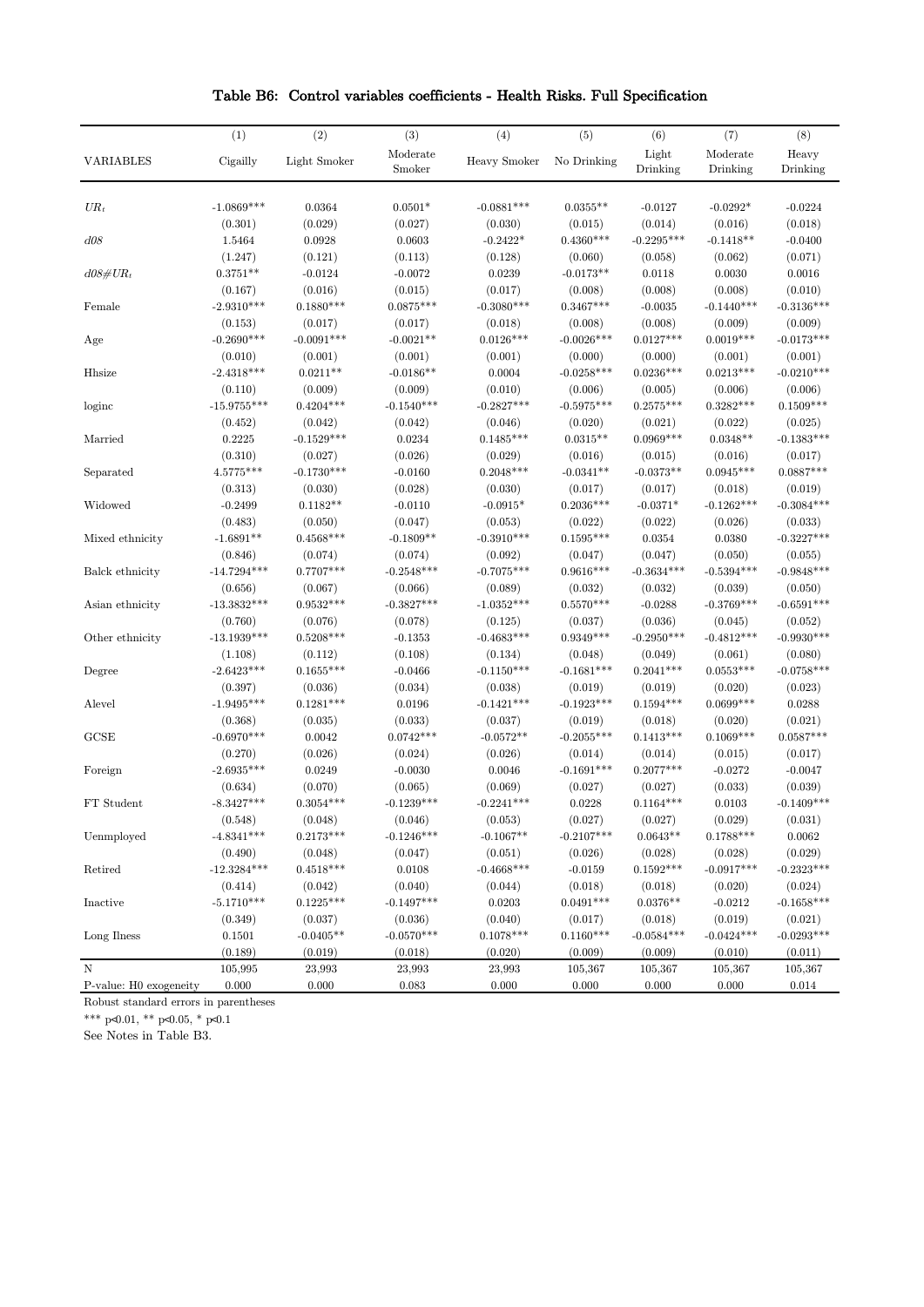| <b>VARIABLES</b>       | (1)<br>Medicines | (2)<br>Cancer | (3)<br>Digestive | (4)<br>Diabetes | (5)<br>High BP  | (6)<br>Heart | (7)<br>Mental |
|------------------------|------------------|---------------|------------------|-----------------|-----------------|--------------|---------------|
|                        |                  |               |                  |                 |                 |              |               |
| $UR_t$                 | $-0.0276$        | 0.0031        | $-0.0212$        | $-0.0256$       | $-0.0067$       | 0.0088       | $-0.0700***$  |
|                        | (0.042)          | (0.030)       | (0.022)          | (0.023)         | (0.021)         | (0.023)      | (0.025)       |
| $d08\,$                | $1.0977***$      | 0.0194        | 0.0297           | $0.2491***$     | $-0.2047**$     | $0.2296**$   | $0.6397***$   |
|                        | (0.166)          | (0.117)       | (0.087)          | (0.093)         | (0.085)         | (0.090)      | (0.096)       |
| $d08\#UR_t$            | 0.0227           | $-0.0016$     | 0.0069           | 0.0124          | $0.0216^{\ast}$ | $-0.0182$    | 0.0077        |
|                        | (0.023)          | (0.017)       | (0.012)          | (0.013)         | (0.012)         | (0.013)      | (0.014)       |
| Female                 | $0.2811***$      | $-0.0074$     | $0.0563***$      | $-0.2165***$    | 0.0023          | $-0.3157***$ | 0.0014        |
|                        | (0.025)          | (0.019)       | (0.014)          | (0.015)         | (0.013)         | (0.015)      | (0.016)       |
| Age                    | $0.0706***$      | $0.0171***$   | $0.0080***$      | $0.0166***$     | $0.0272***$     | $0.0238***$  | $-0.0044***$  |
|                        | (0.001)          | (0.001)       | (0.001)          | (0.001)         | (0.001)         | (0.001)      | (0.001)       |
| Hhsize                 | $-0.1871***$     | $-0.0296**$   | $-0.0684***$     | $-0.0733***$    | $-0.0347***$    | $-0.0730***$ | $-0.1339***$  |
|                        | (0.016)          | (0.013)       | (0.008)          | (0.010)         | (0.009)         | (0.010)      | (0.009)       |
| loginc                 | $-0.6513***$     | 0.0470        | $-0.1735***$     | $-0.2492***$    | $0.0939***$     | $-0.3680***$ | $-0.4359***$  |
|                        | (0.063)          | (0.046)       | (0.031)          | (0.035)         | (0.032)         | (0.033)      | (0.034)       |
| Married                | $0.0993**$       | 0.0408        | $0.0757***$      | $0.1733***$     | $0.1939***$     | $0.1815***$  | $-0.0550**$   |
|                        | (0.047)          | (0.037)       | (0.024)          | (0.029)         | (0.026)         | (0.029)      | (0.026)       |
| Separated              | 0.0077           | $0.0674*$     | $0.0477*$        | $0.1236***$     | $0.1347***$     | $0.0835***$  | $0.1087***$   |
|                        | (0.050)          | (0.038)       | (0.026)          | (0.030)         | (0.027)         | (0.030)      | (0.026)       |
| Widowed                | $-0.0493$        | $-0.1289***$  | $-0.0310$        | 0.0477          | 0.0326          | $0.0895***$  | $-0.1915***$  |
|                        | (0.064)          | (0.044)       | (0.032)          | (0.035)         | (0.032)         | (0.033)      | (0.040)       |
| Mixed ethnicity        | $-0.3257**$      | 0.0236        | $-0.0234$        | 0.0958          | $\,0.0535\,$    | $0.0716\,$   | $-0.1547**$   |
|                        | (0.166)          | (0.117)       | (0.077)          | (0.088)         | (0.087)         | (0.093)      | (0.078)       |
| Balck ethnicity        | 0.0992           | $-0.2521***$  | $-0.1905***$     | $0.4067***$     | $0.2528***$     | $-0.1355***$ | $-0.3895***$  |
|                        | (0.088)          | (0.084)       | (0.048)          | (0.040)         | (0.042)         | (0.050)      | (0.055)       |
| Asian ethnicity        | $-0.1859$        | $-0.2277**$   | $-0.2751***$     | $0.3540***$     | $0.4489***$     | $-0.2436***$ | $-0.5819***$  |
|                        | (0.113)          | (0.101)       | (0.066)          | (0.053)         | (0.048)         | (0.073)      | (0.076)       |
| Other ethnicity        | $-0.2975*$       | $-0.2564*$    | $-0.2524***$     | $0.2019***$     | 0.0201          | $-0.1688**$  | $-0.4094***$  |
|                        | (0.154)          | (0.148)       | (0.085)          | (0.069)         | (0.071)         | (0.082)      | (0.087)       |
| Degree                 | $-0.2187***$     | $\,0.0215\,$  | $0.0982***$      | 0.0053          | $-0.0822***$    | $0.0893***$  | $0.2031***$   |
|                        | (0.054)          | (0.039)       | (0.028)          | (0.031)         | (0.027)         | (0.029)      | (0.031)       |
| Alevel                 | $-0.1539***$     | 0.0054        | 0.0288           | 0.0076          | $-0.0470*$      | 0.0093       | $0.1200***$   |
|                        | (0.054)          | (0.042)       | (0.029)          | (0.032)         | (0.028)         | (0.032)      | (0.032)       |
| $_{\rm GCSE}$          | $-0.2475***$     | $\,0.0135\,$  | $0.0455**$       | $-0.0424*$      | $-0.0107$       | $-0.0460**$  | $0.0990***$   |
|                        | (0.039)          | (0.028)       | (0.020)          | (0.022)         | (0.019)         | (0.020)      | (0.022)       |
| Foreign                | $-0.3121***$     | $-0.1057*$    | 0.0546           | $-0.0451$       | 0.0008          | $-0.0719*$   | $-0.0238$     |
|                        | (0.076)          | (0.056)       | (0.039)          | (0.044)         | (0.036)         | (0.040)      | (0.055)       |
| FT Student             | 0.0955           | $-0.1779**$   | $-0.0598$        | $-0.1187**$     | $-0.1788***$    | $-0.0088$    | $-0.4257***$  |
|                        | (0.078)          | (0.070)       | (0.043)          | (0.054)         | (0.049)         | (0.049)      | (0.048)       |
| Uenmployed             | $-0.0078$        | 0.1033        | $-0.0459$        | $-0.0920*$      | $0.1421***$     | $-0.0436$    | $0.1863***$   |
|                        | (0.085)          | (0.078)       | (0.046)          | (0.055)         | (0.050)         | (0.059)      | (0.043)       |
| Retired                | $0.7094***$      | $0.2254***$   | $0.0473^{\ast}$  | $0.0861***$     | $0.0561**$      | $0.2434***$  | $-0.0443$     |
|                        | (0.050)          | (0.037)       | (0.027)          | (0.030)         | (0.026)         | (0.028)      | (0.033)       |
| Inactive               | $0.9418***$      | $0.3743***$   | $0.2026***$      | $0.1903***$     | $0.2249***$     | $0.4188***$  | $0.6730***$   |
|                        | (0.052)          | (0.039)       | (0.026)          | (0.030)         | (0.027)         | (0.030)      | (0.029)       |
| Long Ilness            | $3.3556***$      |               |                  |                 |                 |              |               |
|                        | (0.028)          |               |                  |                 |                 |              |               |
| $\mathbf N$            | 77,287           | 106,550       | 106,550          | 106,550         | 106,550         | 106,550      | 106,550       |
| P-value: H0 exogeneity | $0.000\,$        | $\rm 0.143$   | 0.000            | 0.000           | $\rm 0.003$     | 0.000        | 0.000         |

## Table B7: Control variables coefficients - Health Risks. Full Specification

Robust standard errors in parentheses

\*\*\* p<0.01, \*\* p<0.05, \* p<0.1

See Notes in Table B4.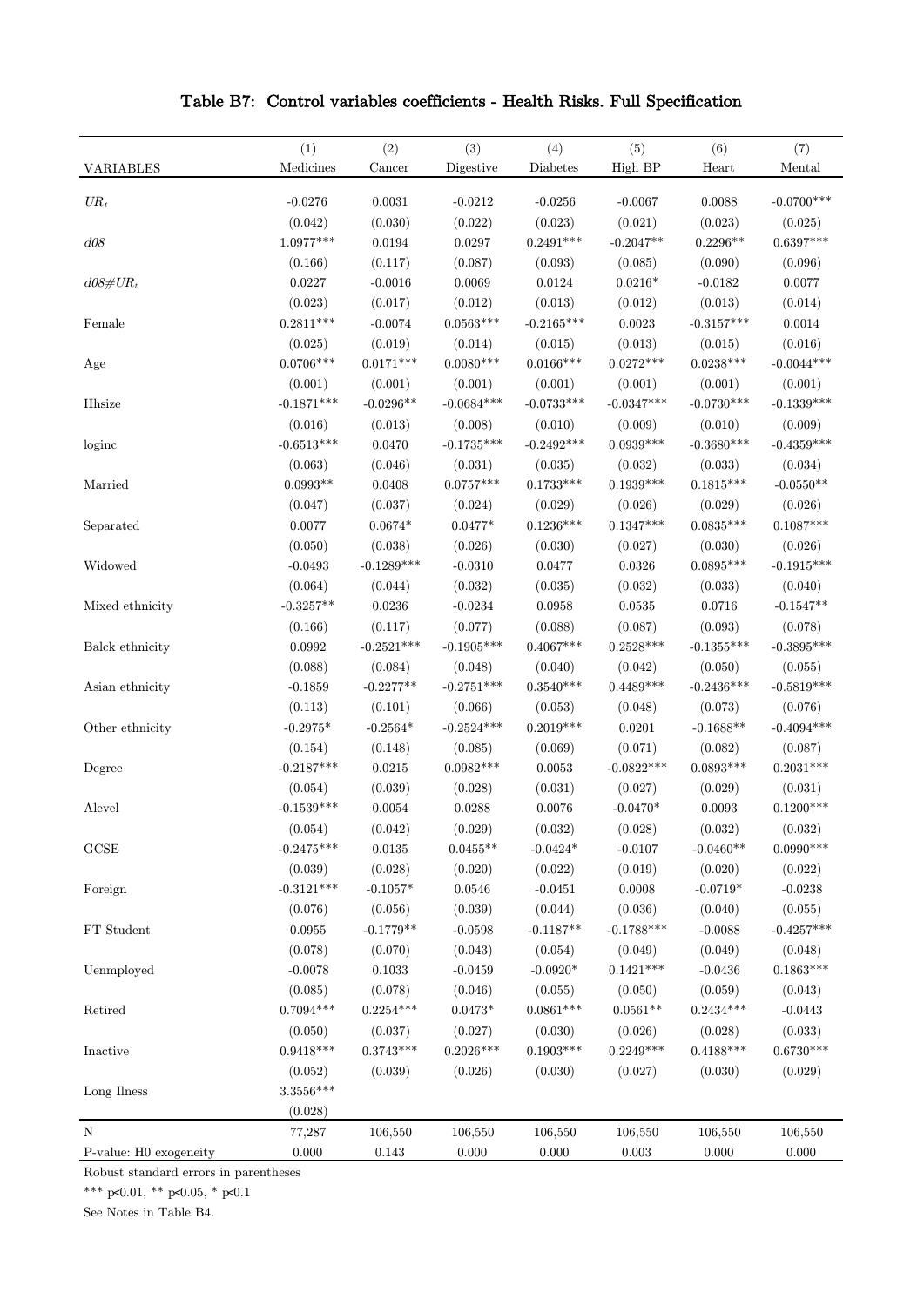### Insert B7b: Summary of signs and statistical signficance of control variables in Tables B5 to B7

#### Gender (female):

Positively associated to: fruit & vegetables' consumption, being severely obese, light or moderate smoker, no drinking, medicines and digestive problems

Negatively associated to: BMI, being overweight and being obese, number of cigarettes, heavy smoker, light, moderate or heavy drinking, diabetes and heart problems.

#### Age:

Positive association with: fruit & vegetables' consumption; BMI; being overweight or obese; being a heavy smoker; being a light or moderate drinker; number of medications and all the morbidity indicators except for mental health problems.

Negative association with: Being severely obese; number of cigarettes daily; being a light or a moderate smoker; not drinking; drinking heavily; and, having mental health problems.

#### **Income:**

Positive association with: vegetables and fruit intake; being overweight; being a light smoker; being a light, moderate or heavy drinker; and, having high blood pressure problems.

Negative association with: BMI; being obese or severely obese; number of daily cigarettes; being a moderate or a heavy smoker; not drinking; number of medicines; and having digestive, diabetes, heart or mental health related problems.

#### **Being Married:**

Positively associated to fruit & vegetables intake; BMI; being overweight, obese or severely obese; being a heavy smoker; not drinking;

being a light or moderate drinker; intake of medications; having digestive, diabetes, high blood pressure, or heart problems.

Negatively associated to being a light smoker, heavy drinker, and to having mental health problems.

#### **Being Separated/divorced:**

Positive association to: vegetables, BMI, overweight or obese, daily cigarette consumption, being a heavy smoker, moderate or heavy drinking and to all morbidity variables.

Negative association to: Light Smoking and Not Drinking or Light Drinking.

#### **Being Widowed:**

Positively associated with: BMI; being overweight or severely obese; being a light smoker; not drinking; and having heart problems.

Negatively associated with: vegetable consumption; being a heavy smoker and being a light, moderate or heavy drinker; having cancer or mental health problems

#### **Household Size:**

Positive association with: Fruit intake; being overweight; being a light smoker or a light or a moderate drinker.

Negative association with: BMI; being obese or severely obese; number of daily cigarettes; being a moderate smoker; not drinking; being a heavy drinker; number of medications and all morbidity indicators.

#### **Ethnicity:**

Mixed race is positively associated to fruit intake; being a light smoker; not drinking; and negatively associated to number of daily cigarettes; being a moderate or heavy smoker; being a heavy drinker; number of medicines and mental health problems.

Being black is positively associated to fruit and vegetables intake; being overweight; being a light smoker; not drinking; having diabetes or high blood pressure problems. Negatively associated with BMI; being obese or severely obese; number of daily cigarettes; being a moderate or heavy smoker; being a light, moderate or heavy drinker; having cancer, digestive, heart or mental health problems.

Being Asian is positively associated to fruit and vegetables' intake; BMI; being overweight, obese or severely obese; being a light smoker; not drinking; having diabetes or high blood pressure problems. Instead, it is negatively associated to number of daily cigarettes; being a moderate or a heavy smoker; being a moderate or a heavy drinker; number of medicines and having cancer, digestive, heart or mental health problems.

#### **Education:**

As expected there is a gradient of education in fruit and vegetables' intake (the more educated, the higher the magnitude of the association); and a negative gradient for BMI (the higher education, the lower the BMI), the likelihood of being obese and the number of cigarettes consumed. Education is positively associated with being a light smoker, a light drinker and a moderate drinker but is negatively associated to being a heavy smoker or being a heavy drinker. The higher the level of education is, the stronger association with mental health problems.

#### **Occupation:**

Being a student is associated to increased fruit and vegetables' intake; being a light smoker; being a light drinker but negatively with BMI, being overweight, obese or severely obese; number cigarettes per day; being a moderate or heavy smoker; being a heavy drinker; and to having cancer, diabetes, high blood pressure or mental health problems.

The coefficients for being unemployed, retired or inactive are similar in signs and significance levels. They reflect a positive association with fruit and vegetable intake; being a light or moderate drinker (though not for those retired); number of medicines (not for unemployed); having cancer (not for unemployed), digestive (not for unemployed), diabetes, high blood pressure or heart (not for unemployed) problems. Instead, they show a negative association to BMI, being overweight, obese and severely obese (not for inactive); daily number of cigarettes; being a moderate (not for retired) or a heavy smoker; or being a light drinker.

#### **Longstanding illness:**

Having a long standing illness is associated to lower fruit and vegetable intake, higher BMI; a lower likelihood of being overweight but a higher one of being obese or severely obese; and, taking more medications. It is negatively associated with being a light or a moderate smoker or a light, moderate or heavy drinker; and positively to being a heavy smoker and not drinking.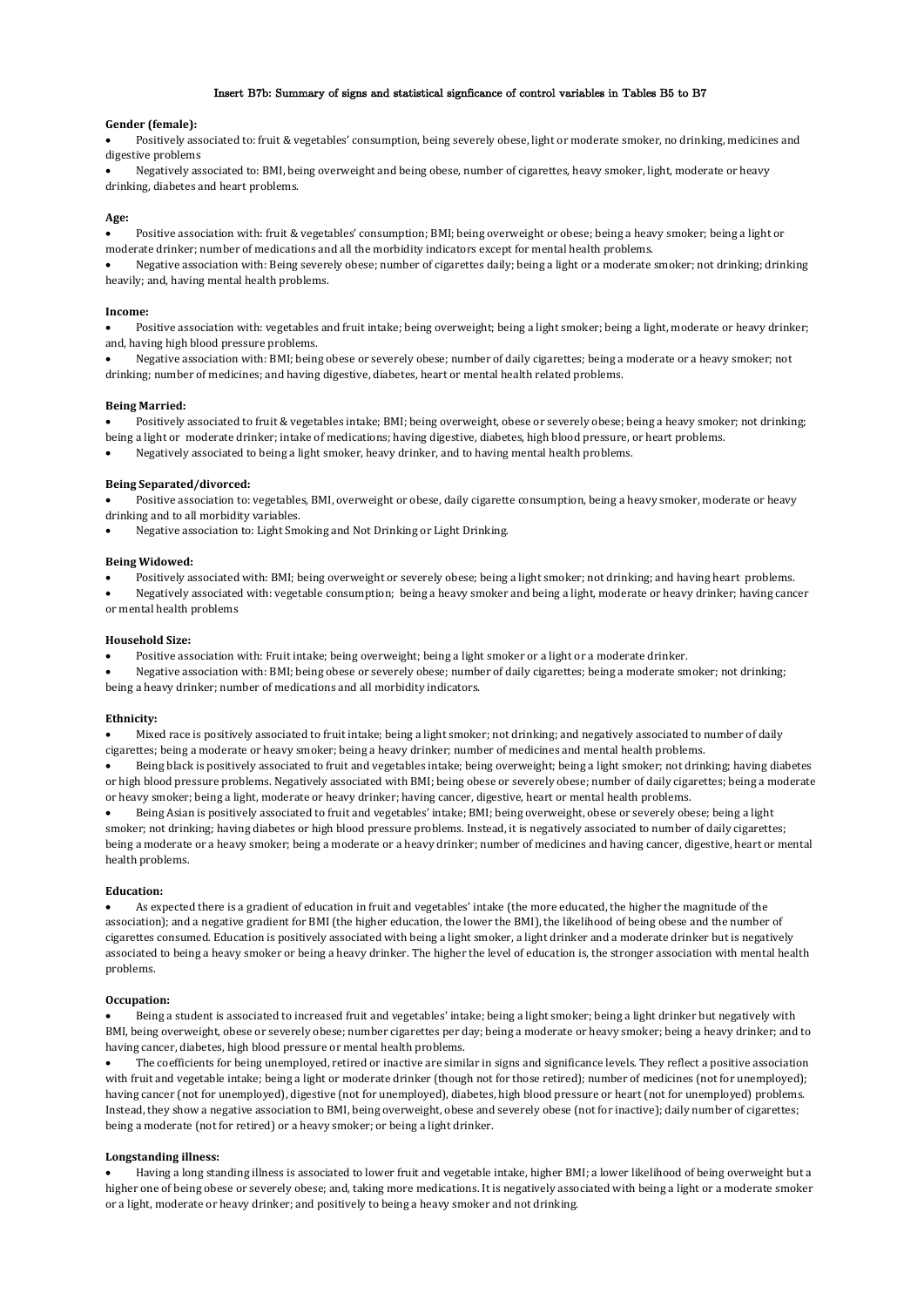|                   |       | Before 2008           |                |       |                       | After 2008               |                |  |
|-------------------|-------|-----------------------|----------------|-------|-----------------------|--------------------------|----------------|--|
|                   | Mean  | Marginal<br>effect UR | Overall Change | Mean  | Marginal<br>effect UR | Marginal effect<br>y2008 | Overall Change |  |
| Vegetables        | 1.45  | $-0.0017$             | $-0.12%$       | 1.53  | $-0.0018$             | 0.0916                   | 5.87%          |  |
| Fruit             | 2.14  | $-0.002$              | $-0.09%$       | 2.11  | $-0.0019$             | $-0.1962$                | $-9.39%$       |  |
| <b>BMI</b>        | 27    | $-0.0531$             | $-0.20%$       | 27.4  | $-0.0531$             | 0.933                    | 0.032          |  |
| Overweight        | 38.2  | 0.0006                | $0.00\%$       | 38.1  | 0.0006                | $-0.0461$                | $-0.12\%$      |  |
| Obese             | 21.7  | $-0.0035$             | $-0.02%$       | 23.5  | $-0.0038$             | 0.0406                   | $0.16\%$       |  |
| Severely Obese    | 1.9   | $\boldsymbol{0}$      | $0.00\%$       | 2.6   | $\boldsymbol{0}$      | 0.0236                   | 0.91%          |  |
| Cigdaily          | 13.65 | $-0.1107$             | $-0.81%$       | 12.58 | $-0.0986$             | $-0.8388$                | $-7.45%$       |  |
| Light Smoker      | 30.3  | 0.0067                | $0.02\%$       | 34    | 0.0073                | 0.0737                   | 0.24%          |  |
| Moderate Smoker   | 40.6  | 0.0205                | 0.05%          | 42    | 0.0207                | 0.0138                   | 0.08%          |  |
| Heavy Smoker      | 29    | $-0.0249$             | $-0.09%$       | 23.5  | $-0.0201$             | $-0.1089$                | $-0.55%$       |  |
| No drinking       | 32.19 | 0.0168                | 0.05%          | 35.99 | 0.0188                | 0.0949                   | 0.32%          |  |
| Light drinking    | 31.8  | $-0.0076$             | $-0.02%$       | 28.8  | $-0.0071$             | $-0.0508$                | $-0.20\%$      |  |
| Moderate drinking | 19.2  | $-0.0102$             | $-0.05%$       | 17.2  | $-0.0096$             | $-0.0163$                | $-0.15%$       |  |
| Heavy drinking    | 16.7  | $-0.0056$             | $-0.03%$       | 18    | $-0.0056$             | $-0.0043$                | $-0.06%$       |  |
| Medicines         | 1.49  | $-0.0027$             | $-0.18%$       | 1.89  | $-0.0031$             | 0.366                    | 19.20%         |  |
| Cancer            | 1.97  | $\boldsymbol{0}$      | $0.00\%$       | 2.16  | $\overline{0}$        | 0.0021                   | $0.10\%$       |  |
| Digestive         | 5.17  | $-0.0015$             | $-0.03%$       | 4.87  | $-0.0014$             | $-0.0026$                | $-0.08%$       |  |
| Diabetes          | 3.9   | $-0.0013$             | $-0.03%$       | 5.04  | $-0.0017$             | 0.0149                   | $0.26\%$       |  |
| <b>HBP</b>        | 7.01  | $-0.0015$             | $-0.02%$       | 7     | $-0.0012$             | $-0.0198$                | $-0.30\%$      |  |
| Heart             | 5.9   | 0.0022                | 0.04%          | 6.02  | 0.0025                | 0.0106                   | 0.22%          |  |
| Mental            | 3.4   | $-0.0031$             | $-0.09%$       | 4.62  | $-0.007$              | 0.0402                   | 0.72%          |  |

## Table B8: Effect of a one percentage point in UR on health behaviours, risks and outcomes

Note: The first column of each panel displays the mean values of the dependent variables from Table A1. The second shows the predicted effect of a rise in  $UR_t$ , with the explanatory variables evaluated at the sample averages, from Tables 1, 2 and 3. The third column in the left panel contains the corresponding estimated percent change in the outcome variable due to the one percent increase in UR. To obtain these percent changes we divide the marginal effect in the second column by the dependent variable mean in the first one. For the right panel, we add an extra column reporting marginal effect of being after 2008. Thus, the fourth column in the right panel reports the percentage change in the outcomes due to a one percent increase in the UR as the division of the effect of a one percent increase in UR plus the effect of the indicator variable d08 by the mean level of outcome.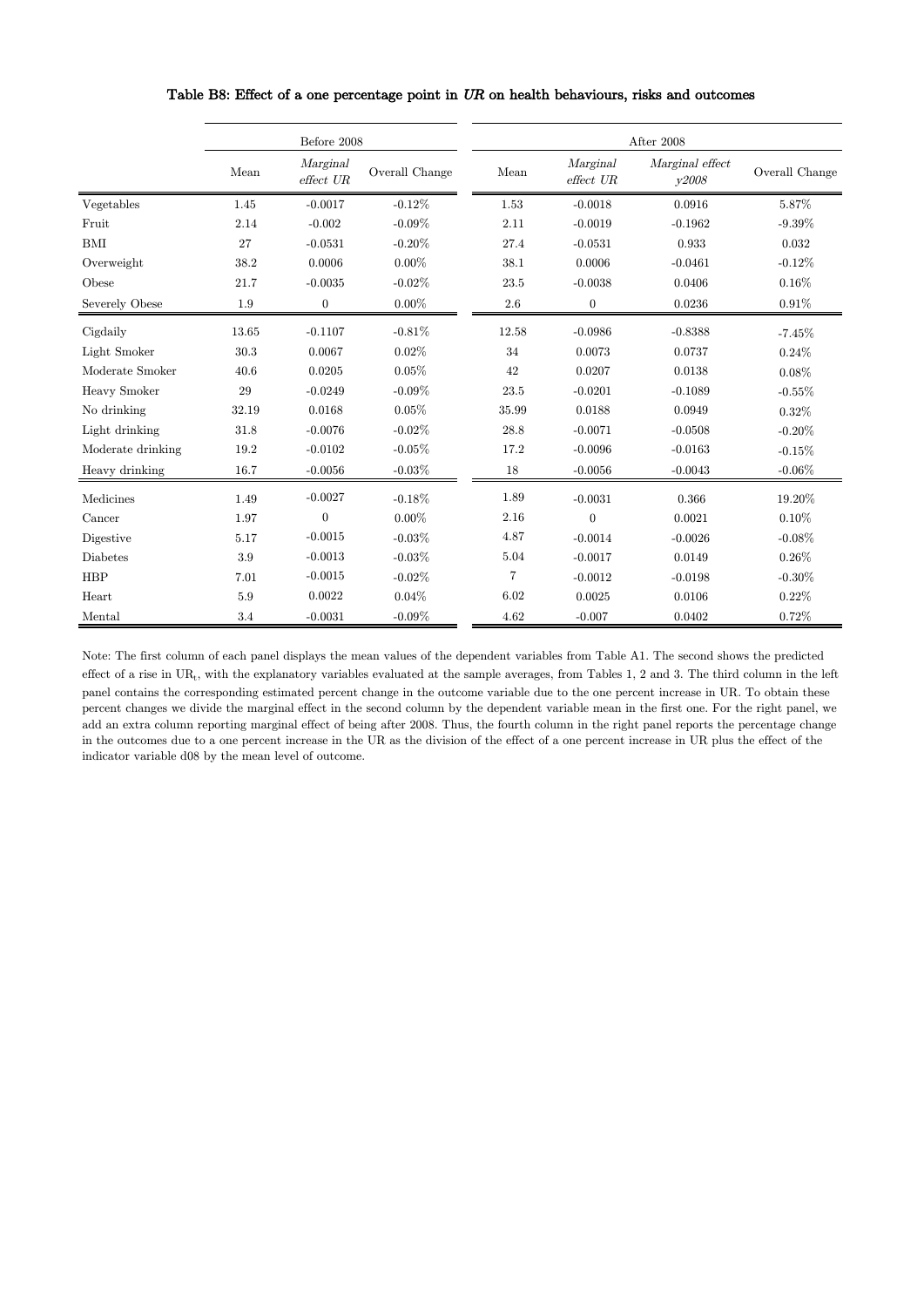## Table B9: Estimated coefficients when using the indicator variable of year 2009\*

|                         | (1)          | (2)          | (3)                | (4)          | (5)         | (6)            |                      |                |
|-------------------------|--------------|--------------|--------------------|--------------|-------------|----------------|----------------------|----------------|
| Dependent variable      | Vegetables   | Fruit        | <b>BMI</b>         | Overweight   | Obese       | Severely Obese |                      |                |
|                         |              |              |                    |              |             |                |                      |                |
| ${\ensuremath{U\!R}}_t$ | 0.0182       | 0.0115       | $-0.0741$          | 0.0057       | $-0.0193$   | $-0.0270$      |                      |                |
|                         | (0.019)      | (0.028)      | (0.0580)           | (0.014)      | (0.016)     | (0.033)        |                      |                |
| d09                     | $0.1936**$   | $-0.5321***$ | $0.811***$         | $-0.1604***$ | $0.1675***$ | $0.4841***$    |                      |                |
|                         | (0.089)      | (0.125)      | (0.241)            | (0.056)      | (0.064)     | (0.122)        |                      |                |
| $d09\#UR_t$             | $-0.0339***$ | 0.0228       | 0.0191             | 0.0059       | 0.0051      | $-0.0056$      |                      |                |
|                         | (0.012)      | (0.017)      | (0.0330)           | (0.008)      | (0.009)     | (0.017)        |                      |                |
| N                       | 91,044       | 91,045       | 93,084             | 93,084       | 93,084      | 93,084         |                      |                |
| P-value: H0 exogeneity  | 0.000        | 0.000        |                    | 0.000        | 0.000       | 0.000          |                      |                |
|                         | (1)          | (2)          | (3)                | (4)          | (5)         | (6)            | (7)                  | (8)            |
| Dependent variable      | Cigdaily     | Light Smoker | Moderate<br>Smoker | Heavy Smoker | No Drinking | Light Drinking | Moderate<br>Drinking | Heavy Drinking |
|                         |              |              |                    |              |             |                |                      |                |
| $UR_t$                  | $-1.1026***$ | 0.0402       | $0.0472*$          | $-0.0896***$ | $0.0259*$   | $-0.0115$      | $-0.0247$            | $-0.0165$      |
|                         | (0.302)      | (0.029)      | (0.027)            | (0.030)      | (0.015)     | (0.014)        | (0.016)              | (0.018)        |
| d09                     | 1.3824       | 0.1208       | 0.0456             | $-0.2628**$  | $0.3829***$ | $-0.2265***$   | $-0.1170*$           | $-0.0069$      |
|                         | (1.283)      | (0.125)      | (0.117)            | (0.133)      | (0.062)     | (0.059)        | (0.064)              | (0.072)        |
| $d09\#UR_t$             | $0.4020**$   | $-0.0174$    | $-0.0042$          | 0.0270       | $-0.0068$   | 0.0108         | $-0.0019$            | $-0.0047$      |
|                         | (0.174)      | (0.017)      | (0.016)            | (0.018)      | (0.009)     | (0.008)        | (0.009)              | (0.010)        |
| N                       | 105,995      | 23,993       | 23,993             | 23,993       | 105,367     | 105,367        | 105,367              | 105,367        |
| P-value: H0 exogeneity  | 0.000        | 0.000        | 0.098              | 0.000        | 0.000       | 0.000          | 0.000                | 0.042          |
|                         |              |              |                    |              |             |                |                      |                |
|                         | (1)          | (2)          | (3)                | (4)          | (5)         | (6)            | (7)                  |                |
| Dependent variable      | Medicines    | Cancer       | Digestive          | Diabetes     | High BP     | Heart          | Mental               |                |
| $UR_t$                  | $-0.0206$    | $-0.0020$    | $-0.0065$          | $-0.0276$    | $-0.0018$   | 0.0089         | $-0.0637**$          |                |
|                         | (0.043)      | (0.030)      | (0.022)            | (0.024)      | (0.021)     | (0.023)        | (0.025)              |                |
| d09                     | $1.1326***$  | $-0.0074$    | 0.1079             | $0.2385**$   | $-0.1825**$ | $0.2356**$     | $0.6707***$          |                |
|                         | (0.170)      | (0.120)      | (0.089)            | (0.094)      | (0.087)     | (0.092)        | (0.097)              |                |
| $d09\#UR_t$             | 0.0156       | 0.0037       | $-0.0085$          | 0.0145       | 0.0168      | $-0.0189$      | 0.0015               |                |
|                         | (0.024)      | (0.017)      | (0.013)            | (0.013)      | (0.012)     | (0.013)        | (0.014)              |                |
| N                       | 77,287       | 106,550      | 106,550            | 106,550      | 106,550     | 106,550        | 106,550              |                |
| P-value: H0 exogeneity  | 0.000        | 0.141        | 0.000              | 0.000        | 0.002       | 0.000          | 0.000                |                |

Robust standard errors in parentheses

\*\*\* p<0.01, \*\* p<0.05, \* p<0.1

\*These coefficients are obtained by using an indicator variable d09 that takes value 1 for 2009 and onwards instead of in d08 as in the benchmark specification. The models pass the tests for the strenght and validity of our instruments and instrumental approach.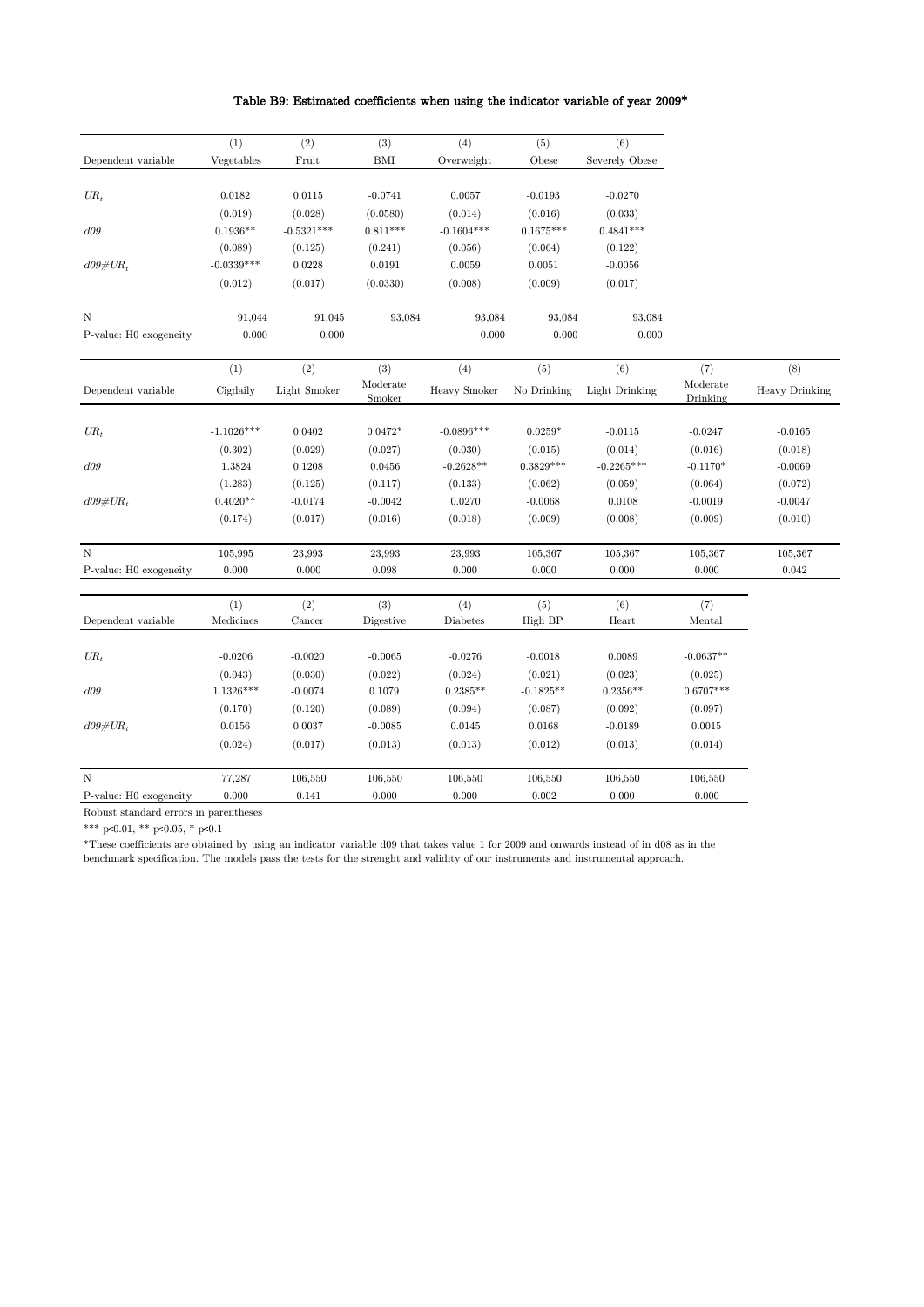## Table B10: Chow-Test in support of estimation by gender and education level

| Tests in support of separate estimation for females and males:          |                           |                            |                            |                            |                            |                                    |                             |                            |
|-------------------------------------------------------------------------|---------------------------|----------------------------|----------------------------|----------------------------|----------------------------|------------------------------------|-----------------------------|----------------------------|
| <b>VARIABLES</b>                                                        | (1)<br>Vegetables         | (2)<br>Fruit               | (3)<br>BMI                 | (4)<br>Overweight          | (5)<br>Obese               | (6)<br><b>Severely Obese</b>       |                             |                            |
| Observations<br>chi(23)<br>p-value>chi                                  | 91,045<br>983.65<br>0.000 | 91,044<br>272.491<br>0.000 | 93,084<br>811.208<br>0.000 | 93,084<br>1253.06<br>0.000 | 93,084<br>232.72<br>0.000  | 93,084<br>343.75<br>0.000          |                             |                            |
| <b>VARIABLES</b>                                                        | (1)<br>Cigdaily           | (2)<br>Light Smoker        | (3)<br>Moderate<br>Smoker  | (4)<br>Heavy<br>Smoker     | (5)<br>No Drinking         | (6)<br>Light<br>Drinking           | (7)<br>Moderate<br>Drinking | (8)<br>Heavy<br>Drinking   |
| Observations<br>$\operatorname{chi}(23)$<br>p-value <sub>i.</sub> chi   | 96,417<br>711.05<br>0.000 | 22,107<br>189.06<br>0.000  | 22,107<br>88.01<br>0.000   | 22,107<br>363.74<br>0.000  | 95,998<br>2536.6<br>0.000  | 95,998<br>324.31<br>0.000          | 95,998<br>759.65<br>0.000   | 95,998<br>1592.46<br>0.000 |
| <b>VARIABLES</b>                                                        | (1)<br>Medicines          | (2)<br>Cancer              | (3)<br>Digestive           | (4)<br>Diabetes            | (5)<br>High BP             | (6)<br>Heart                       | (7)<br>Mental               |                            |
| Observations<br>$\operatorname{chi}(17)$<br>p-value <sub>i.</sub> chi   | 70,258<br>537.09<br>0.000 | 44,621<br>137.3<br>0.012   | 44,744<br>84.39<br>0.027   | 44,727<br>230.56<br>0.000  | 44,727<br>105.75<br>0.000  | 44,727<br>454.32<br>0.000          | 44,727<br>84.66<br>0.000    |                            |
| Tests in support of separate estimation for lower and higher education: |                           |                            |                            |                            |                            |                                    |                             |                            |
| <b>VARIABLES</b>                                                        | (1)<br>Vegetables         | (2)<br>Fruit               | (3)<br><b>BMI</b>          | (4)<br>Overweight          | (5)<br>Obese               | $\overline{(6)}$<br>Severely Obese |                             |                            |
| Observations<br>$\operatorname{chi}(23)$<br>p-value>chi                 | 91,045<br>359.25<br>0.000 | 91,044<br>360.36<br>0.000  | 93,084<br>206.91<br>0.000  | 93,084<br>27.55<br>0.069   | 93,084<br>116.97<br>0.000  | 93,084<br>30.81<br>0.030           |                             |                            |
| <b>VARIABLES</b>                                                        | (1)<br>Cigdaily           | (2)<br>Light Smoker        | (3)<br>Moderate<br>Smoker  | (4)<br>Heavy<br>Smoker     | (5)<br>No Drinking         | (6)<br>Light<br>Drinking           | (7)<br>Moderate<br>Drinking | (8)<br>Heavy<br>Drinking   |
| Observations<br>$\operatorname{chi}(23)$<br>p-value>chi                 | 96,417<br>214.64<br>0.000 | 22,107<br>127.64<br>0.000  | 22,107<br>40.15<br>0.002   | 22,107<br>106.776<br>0.000 | 95,998<br>221.02<br>0.000  | 95,998<br>150.384<br>0.000         | 95,998<br>88.66<br>0.000    | 95,998<br>94.41<br>0.000   |
| <b>VARIABLES</b>                                                        | (1)<br>Medicines          | (2)<br>Cancer              | (3)<br>Digestive           | (4)<br>Diabetes            | (5)<br>High BP             | (6)<br>Heart                       | (7)<br>Mental               |                            |
| Observations<br>$\text{chi}(17)$<br>p-value>chi                         | 70,258<br>88.593<br>0.000 | 44,621<br>16.564<br>0.4144 | 44,744<br>19.323<br>0.31   | 44,727<br>25.420<br>0.0857 | 44,727<br>107.806<br>0.000 | 44,727<br>32.739<br>0.0122         | 44,727<br>47.742<br>0.000   |                            |

\*\*\* p<0.01, \*\* p<0.05, \* p<0.1

The null hypothesis is that two subsamples have equal parameters for all covariates and intercept; deviations of the slope and intercept are not statistically discernible from zero. Based on http://www.stata.com/support/faqs/statistics/chow-tests/

Note: Due to identification requirements, these Chow test are based on specifications not involving the interaction term between y2008 and UR. Interacting y2008 with UR and with a dummy for education or gender, would entail non-identical terms being 0.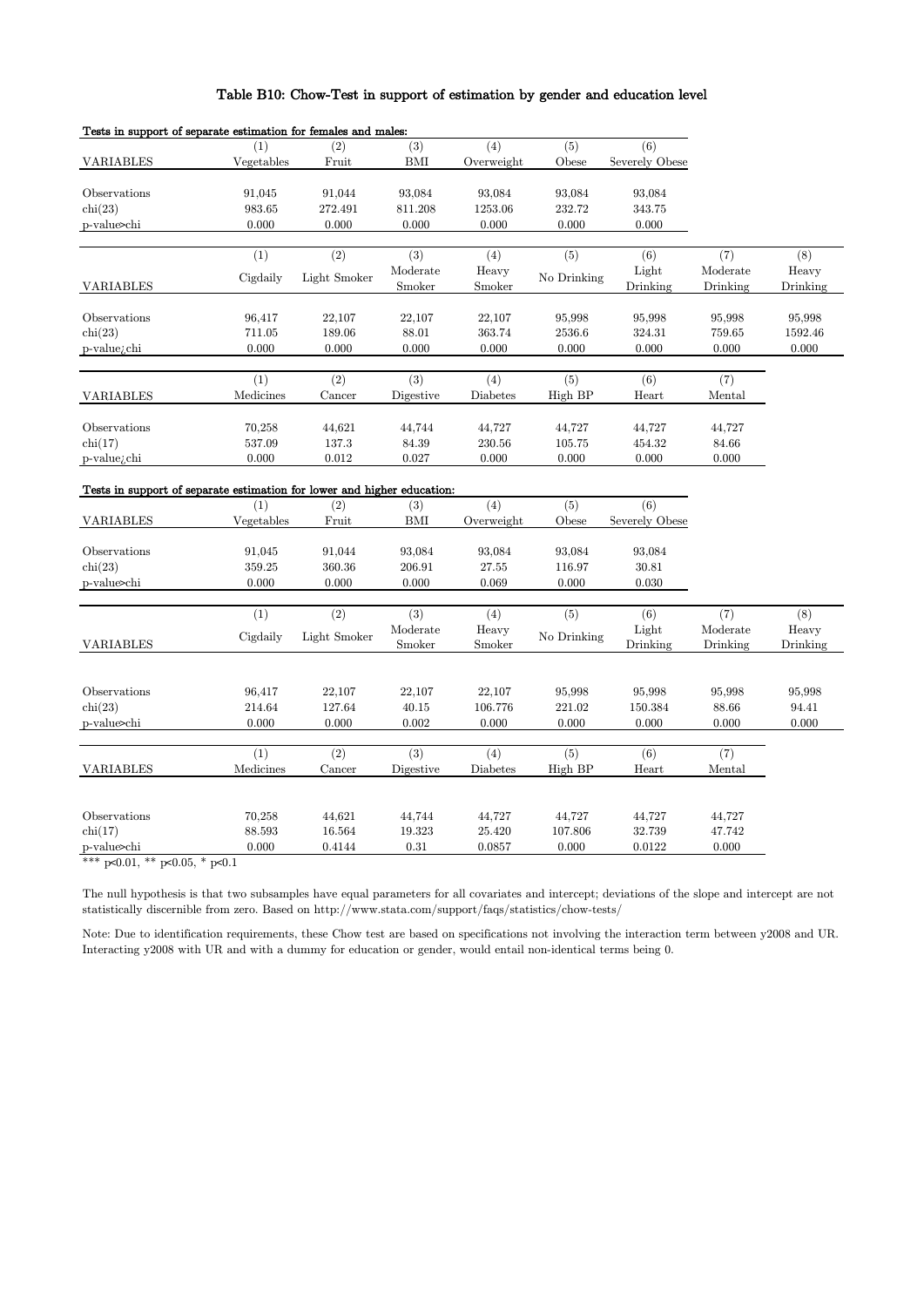|                       |   | Gender       |                        |            | Education    |  |  |  |
|-----------------------|---|--------------|------------------------|------------|--------------|--|--|--|
|                       |   | (1)          | (2)                    | (3)        | (4)          |  |  |  |
|                       |   | Men          | Women                  | Degree or  | Below        |  |  |  |
|                       |   |              |                        | higher     | degree       |  |  |  |
| Vegetables            | Ν | 40,757       | 50,287                 | 26,390     |              |  |  |  |
| d08                   |   | $0.1358**$   | 0.0551                 | $0.2170**$ | 0.0294       |  |  |  |
|                       |   | (0.066)      | (0.058)                | (0.095)    | (0.058)      |  |  |  |
| UR at $d08=0$         |   | 0.0049       | $-0.0072$              | $-0.0089$  | 0.0054       |  |  |  |
|                       |   | (0.015)      | (0.013)                | (0.021)    | (0.014)      |  |  |  |
| $UR$ at $d08=1$       |   | 0.0053       | $-0.0074$              | $-0.0098$  | 0.0055       |  |  |  |
|                       |   | (0.016)      | (0.014)                | (0.023)    | (0.014)      |  |  |  |
| Fruit                 | Ν | 40,756       | 50,289                 | 26,390     | 55759        |  |  |  |
| d08                   |   | $-0.1353$    | $-0.2490***$           | $-0.1073$  | $-0.2419***$ |  |  |  |
|                       |   | (0.091)      | (0.085)                | (0.128)    | (0.082)      |  |  |  |
| UR at $d08=0$         |   | $-0.0308$    | 0.0239                 | 0.0339     | $-0.0144$    |  |  |  |
|                       |   | (0.021)      | (0.020)                | (0.030)    | (0.020)      |  |  |  |
| $UR$ at $d08=1$       |   | $-0.0291$    | 0.0218                 | 0.0328     | $-0.0130$    |  |  |  |
|                       |   | (0.021)      | (0.018)                | (0.029)    | (0.018)      |  |  |  |
| BМI                   | N | 42,540       | 50,544                 | 28,191     | 56,102       |  |  |  |
| d08                   |   | $0.674**$    | $1.134***$             | $0.631*$   | $1.255***$   |  |  |  |
|                       |   | (0.284)      | (0.326)                | (0.359)    | (0.311)      |  |  |  |
| UR at $d08=0$         |   | 0.0337       | $-0.124$               | $-0.0637$  | $-0.0585$    |  |  |  |
|                       |   | (0.0703)     | (0.0801)               | (0.0882)   | (0.0765)     |  |  |  |
| $UR$ at $d08=1$       |   | 0.0337       | $-0.124$               | $-0.0637$  | $-0.0585$    |  |  |  |
|                       |   | (0.0703)     | $\left( 0.0801\right)$ | (0.0882)   | (0.0765)     |  |  |  |
| Overweight            | Ν | 42,540       | 50,544                 | 28,191     | 56,102       |  |  |  |
| <i>d08</i>            |   | $-0.0837***$ | $-0.0120$              | $-0.0262$  | $-0.0490*$   |  |  |  |
|                       |   | (0.031)      | (0.027)                | (0.036)    | (0.027)      |  |  |  |
| UR at $d08=0$         |   | 0.0022       | $-0.0007$              | $-0.0149*$ | $0.0112*$    |  |  |  |
|                       |   | (0.008)      | (0.007)                | (0.009)    | (0.007)      |  |  |  |
| $UR$ at $d08=1$       |   | 0.0021       | $-0.0007$              | $-0.0147*$ | $0.0107*$    |  |  |  |
|                       |   | (0.007)      | (0.007)                | (0.009)    | (0.006)      |  |  |  |
| Obese                 | Ν | 42,540       | 50,544                 | 28,191     | 56,102       |  |  |  |
| d08                   |   | $0.0871***$  | $-0.0006$              | 0.0313     | $0.0513**$   |  |  |  |
|                       |   | (0.026)      | (0.024)                | (0.030)    | (0.024)      |  |  |  |
| UR at $d08=0$         |   | $-0.0039$    | $-0.0027$              | $-0.0026$  | $-0.0058$    |  |  |  |
|                       |   | (0.006)      | (0.006)                | (0.007)    | (0.006)      |  |  |  |
| $UR$ at $d08=1$       |   | $-0.0047$    | $-0.0027$              | $-0.0029$  | $-0.0064$    |  |  |  |
|                       |   | (0.007)      | (0.006)                | (0.008)    | (0.006)      |  |  |  |
| <b>Severely Obese</b> | N | 42,540       | 50,544                 | 28,191     | 56,102       |  |  |  |
| d08                   |   | $0.0147**$   | $0.0313***$            | 0.0140     | $0.0307***$  |  |  |  |
|                       |   | (0.007)      | (0.010)                | (0.009)    | (0.009)      |  |  |  |
| UR at $d08=0$         |   | 0.0010       | $-0.0009$              | 0.0019     | $-0.0012$    |  |  |  |
|                       |   | (0.001)      | (0.002)                | (0.002)    | (0.002)      |  |  |  |
| $UR$ at $d08=1$       |   | 0.0027       | $-0.0021$              | 0.0041     | $-0.0030$    |  |  |  |
|                       |   | (0.003)      | (0.004)                | (0.004)    | (0.004)      |  |  |  |

Table B11. AMEs of the economic cycle indicators on Diet and BMI by Gender and Education

Note: Figures in this table show the AMEs for the full specification using the contemporaneous UR as in Column (3) Table 1. See notes in Tables 1 and B2. N indicates number of observations. \*\*\*  $p\leq 0.01$ , \*\*  $p\leq 0.05$ , \*  $p\leq 0.1$ .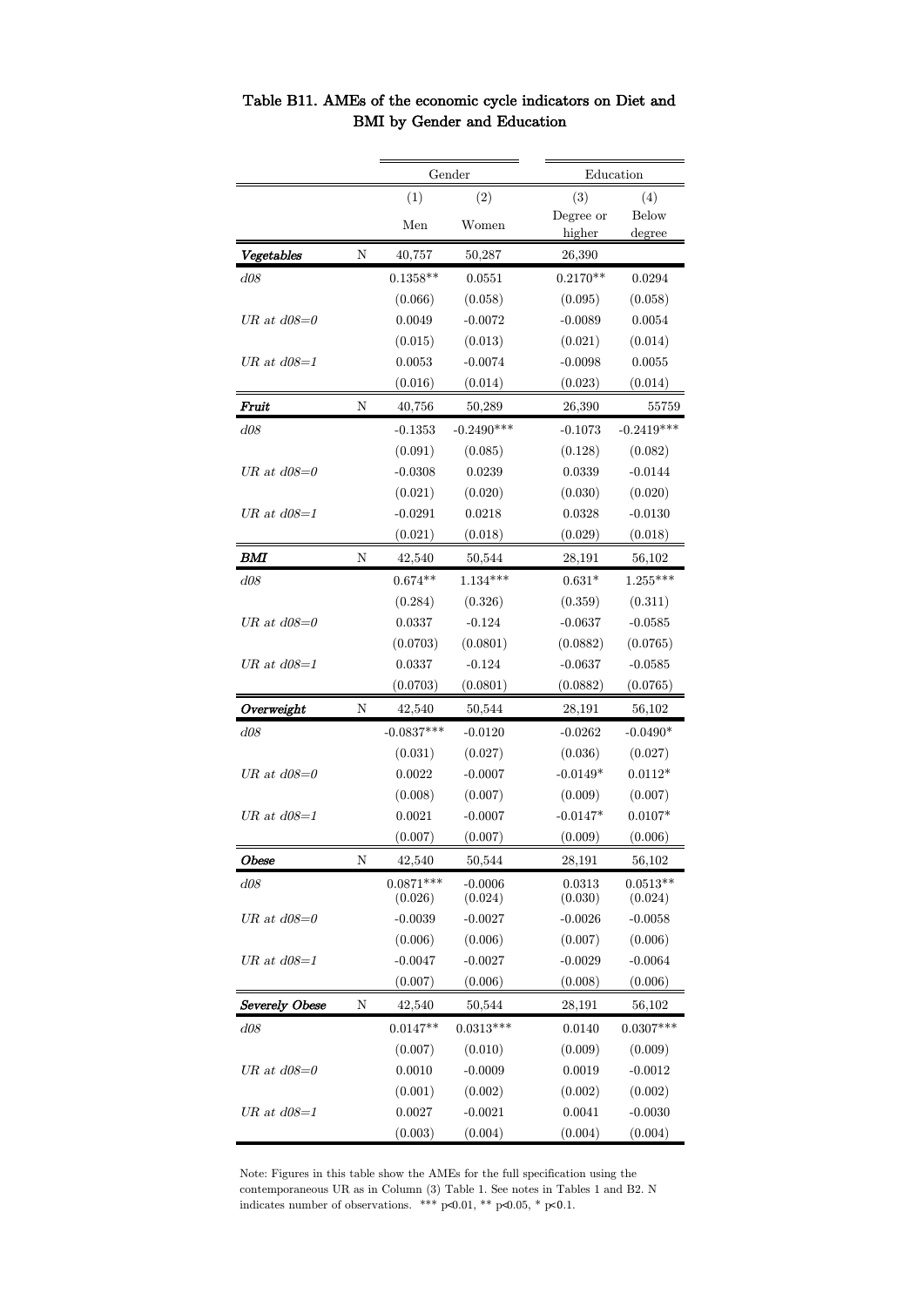| Table B12. AMEs of the economic cycle indicators on Smoking |  |  |
|-------------------------------------------------------------|--|--|
| and Alcohol by Gender and Education                         |  |  |

|                          |   | Gender                |                        |                      | Education              |  |  |  |
|--------------------------|---|-----------------------|------------------------|----------------------|------------------------|--|--|--|
|                          |   | (1)<br>(2)            |                        | (3)                  | (4)                    |  |  |  |
|                          |   | Men                   | Women                  | Degree or            | Below                  |  |  |  |
|                          |   |                       |                        | higher               | degree                 |  |  |  |
| Cigdaily                 | N | 47,443                | 58,552                 | 31,710               | 64,707                 |  |  |  |
| <i>d08</i>               |   | $-0.9917***$          | $-0.7739**$            | $-0.1086$            | $-1.0212***$           |  |  |  |
|                          |   | (0.379)               | (0.312)                | (0.440)              | (0.345)                |  |  |  |
| UR at $d08=0$            |   | $-0.0746$             | $-0.1381*$             | $-0.0301$            | $-0.1384$              |  |  |  |
|                          |   | (0.097)               | (0.079)                | (0.105)              | (0.088)                |  |  |  |
| $UR$ at $d08=1$          |   | $-0.0656$             | $-0.1234*$             | $-0.0296$            | $-0.1216$              |  |  |  |
|                          |   | (0.086)               | (0.072)                | (0.103)              | (0.078)                |  |  |  |
| <b>Light Smoker</b>      | N | 11,088                | 12,905                 | 4,655                | 17,452                 |  |  |  |
| d08                      |   | 0.0521                | 0.0831                 | 0.0600               | 0.0643                 |  |  |  |
|                          |   | (0.056)               | (0.055)                | (0.090)              | (0.047)                |  |  |  |
| UR at $d08=0$            |   | 0.0040                | 0.0108                 | 0.0176               | 0.0084                 |  |  |  |
|                          |   | (0.013)               | (0.013)                | (0.021)              | (0.011)                |  |  |  |
| $UR$ at $d08=1$          |   | 0.0043                | 0.0119                 | 0.0182               | 0.0093                 |  |  |  |
|                          |   | (0.014)               | (0.014)                | (0.021)              | (0.012)                |  |  |  |
| Moderate Smoker          | N | 11,088                | 12,905                 | 4,655                | 17,452                 |  |  |  |
| <i>d08</i>               |   | 0.0255                | 0.0101                 | 0.1038               | 0.0163                 |  |  |  |
|                          |   | (0.062)               | (0.059)                | (0.090)              | (0.051)                |  |  |  |
| UR at $d08=0$            |   | 0.0185                | 0.0205                 | $-0.0038$            | $0.0237*$              |  |  |  |
|                          |   | (0.015)               | (0.014)                | (0.020)              | (0.012)                |  |  |  |
| $UR$ at $d08=1$          |   | 0.0189                | 0.0206                 | $-0.0041$            | $0.0238*$              |  |  |  |
|                          |   | (0.015)               | (0.014)                | (0.022)              | (0.012)                |  |  |  |
| <b>Heavy Smoker</b>      | N | 11,088                | 12,905                 | 4,655                | 17,452                 |  |  |  |
| d08                      |   | $-0.0959*$            | $-0.1183**$            | $-0.1944**$          | $-0.0958**$            |  |  |  |
|                          |   | (0.057)               | (0.051)                | (0.078)              | (0.048)                |  |  |  |
| UR at $d08=0$            |   | $-0.0171$             | $-0.0329**$            | $-0.0088$            | $-0.0313***$           |  |  |  |
|                          |   | (0.014)               | (0.013)                | (0.021)              | (0.012)                |  |  |  |
| $UR$ at $d08=1$          |   | $-0.0148$             | $-0.0243**$            | $-0.0050$            | $-0.0266**$            |  |  |  |
|                          |   | (0.013)               | (0.010)                | (0.012)              | (0.011)                |  |  |  |
| No drinking              | N | 47,204                | 58,163                 | 31,651               | 64,347                 |  |  |  |
| d08                      |   | $0.0721***$           | $0.1107***$            | $0.0821***$          | $0.0871***$            |  |  |  |
|                          |   | (0.025)               | (0.025)                | (0.030)              | (0.026)                |  |  |  |
| UR at $d08=0$            |   | $0.0166***$           | $0.0169***$            | $0.0138**$           | $0.0184***$            |  |  |  |
|                          |   | (0.006)               | (0.006)                | (0.007)              | (0.006)                |  |  |  |
| UR at $d08=1$            |   | $0.0192***$           | $0.0181***$            | $0.0167**$           | $0.0198***$            |  |  |  |
|                          |   | (0.007)               | (0.006)                | (0.008)              | (0.007)                |  |  |  |
| Light Drinking           | N | 47,204                | 58,163                 | 31,651               | 64,347                 |  |  |  |
| d08                      |   | $-0.0145$             | $-0.0800$ ***          | $-0.0336$            | $-0.0585**$            |  |  |  |
|                          |   | (0.027)               | (0.024)                | (0.035)              | (0.024)                |  |  |  |
| $UR$ at $d08=0$          |   | $-0.0087$             | $-0.0063$              | $-0.0089$            | $-0.0083$              |  |  |  |
|                          |   | (0.007)               | (0.006)                | (0.009)              | (0.006)                |  |  |  |
| $UR$ at $d08=1$          |   | $-0.0085$             | $-0.0055$              | $-0.0086$            | $-0.0075$              |  |  |  |
|                          |   | (0.007)               | (0.006)                | (0.008)              | (0.006)                |  |  |  |
| <b>Moderate Drinking</b> | N | 47,204                | 58,163                 | 31,651               | 64,347                 |  |  |  |
|                          |   |                       |                        |                      |                        |  |  |  |
|                          |   |                       |                        |                      |                        |  |  |  |
| d08                      |   | $-0.0274$<br>(0.024)  | $-0.0069$<br>(0.019)   | $-0.0298$<br>(0.030) | $-0.0006$<br>(0.020)   |  |  |  |
| $UR$ at $d08=0$          |   | $-0.0082$             | $-0.0122**$            | $-0.0096$            | $-0.0124**$            |  |  |  |
|                          |   | (0.006)               |                        | (0.008)              |                        |  |  |  |
| $UR$ at $d08=1$          |   | $-0.0076$             | (0.005)<br>$-0.0119**$ | $-0.0089$            | (0.005)<br>$-0.0124**$ |  |  |  |
|                          |   | (0.006)               | (0.005)                | (0.007)              | (0.005)                |  |  |  |
|                          |   |                       |                        |                      |                        |  |  |  |
| <b>Heavy Drinking</b>    | N | 42,154                | 58,163                 | 31,651               | 64,347                 |  |  |  |
| d08                      |   | 0.0049                | $-0.0013$              | 0.0102               | $-0.0055$              |  |  |  |
|                          |   | (0.026)               | (0.018)                | (0.028)              | (0.020)                |  |  |  |
| UR at $d08=0$            |   | $-0.0116*$            | $-0.0029$              | $-0.0003$            | $-0.0050$              |  |  |  |
| $UR$ at $d08=1$          |   | (0.007)<br>$-0.0117*$ | (0.005)<br>$-0.0028$   | (0.007)<br>$-0.0003$ | (0.005)<br>$-0.0049$   |  |  |  |

Note: Figures in this table show the AMEs for the full specification using the contemporaneous UR as in Column (3) Table 2. See notes in Tables 2 and B3. \*\*\* p<0.01, \*\* p<0.05, \* p<0.1.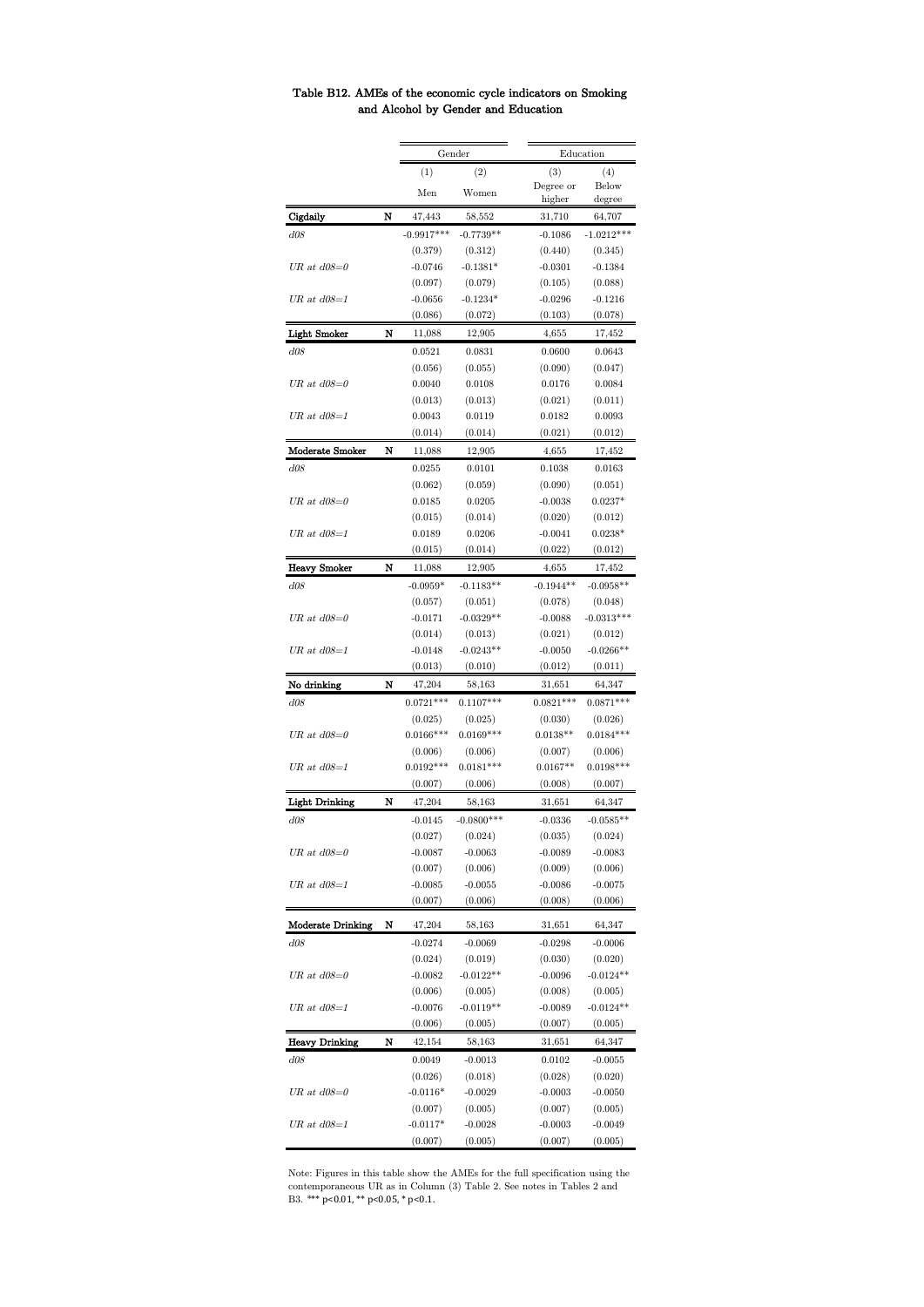|                 |   |             | Gender      |             | Education   |  |  |  |
|-----------------|---|-------------|-------------|-------------|-------------|--|--|--|
|                 |   | (1)         | (2)         | (3)         | (4)         |  |  |  |
|                 |   | Men         | Women       | Degree or   | Below       |  |  |  |
|                 |   |             |             | higher      | degree      |  |  |  |
| Medicines       | N | 34,521      | 42,775      | 23,486      | 46,781      |  |  |  |
| d08             |   | $0.3374***$ | $0.3128***$ | $0.2161**$  | $0.4484***$ |  |  |  |
|                 |   | (0.103)     | (0.092)     | (0.106)     | (0.099)     |  |  |  |
| $UR$ at $d08=0$ |   | 0.0086      | $-0.0245$   | 0.0273      | $-0.0452*$  |  |  |  |
|                 |   | (0.025)     | (0.022)     | (0.026)     | (0.023)     |  |  |  |
| $UR$ at $d08=1$ |   | 0.0099      | $-0.0278$   | 0.0305      | $-0.0532*$  |  |  |  |
|                 |   | (0.028)     | (0.025)     | (0.029)     | (0.028)     |  |  |  |
| Cancer          | N | 47,713      | 58,837      | 31,270      | 64,914      |  |  |  |
| d08             |   | 0.0037      | 0.0000      | 0.0121      | $-0.0021$   |  |  |  |
|                 |   | (0.008)     | (0.007)     | (0.009)     | (0.008)     |  |  |  |
| $UR$ at $d08=0$ |   | $-0.0025$   | 0.0019      | $-0.0028$   | 0.0010      |  |  |  |
|                 |   | (0.002)     | (0.002)     | (0.002)     | (0.002)     |  |  |  |
| $UR$ at $d08=1$ |   | $-0.0029$   | 0.0019      | $-0.0049$   | 0.0009      |  |  |  |
|                 |   | (0.002)     | (0.002)     | (0.004)     | (0.002)     |  |  |  |
| Digestive       | N | 47,713      | 58,837      | 31,740      | 64,914      |  |  |  |
| d08             |   | 0.0008      | $-0.0062$   | 0.0075      | $-0.0061$   |  |  |  |
|                 |   | (0.012)     | (0.012)     | (0.014)     | (0.012)     |  |  |  |
| $UR$ at $d08=0$ |   | 0.0006      | $-0.0030$   | -0.0047     | 0.0005      |  |  |  |
|                 |   | (0.003)     | (0.003)     | (0.003)     | (0.003)     |  |  |  |
| $UR$ at $d08=1$ |   | 0.0007      | $-0.0028$   | $-0.0055$   | 0.0005      |  |  |  |
|                 |   | (0.003)     | (0.003)     | (0.004)     | (0.003)     |  |  |  |
| Diabetes        | N | 47,716      | 58,834      | 31,737      | 64,918      |  |  |  |
| d08             |   | $0.0324**$  | 0.0015      | 0.0111      | 0.0179      |  |  |  |
|                 |   | (0.013)     | (0.009)     | (0.012)     | (0.011)     |  |  |  |
| $UR$ at $d08=0$ |   | $-0.0015$   | $-0.0010$   | $-0.0009$   | $-0.0020$   |  |  |  |
|                 |   | (0.003)     | (0.002)     | (0.003)     | (0.002)     |  |  |  |
| $UR$ at $d08=1$ |   | $-0.0024$   | $-0.0011$   | $-0.0012$   | $-0.0027$   |  |  |  |
|                 |   | (0.004)     | (0.003)     | (0.003)     | (0.003)     |  |  |  |
| HighBP          | N | 47,716      | 58,834      | 31,737      | 64,918      |  |  |  |
| d08             |   | $-0.0106$   | $-0.0307**$ | $-0.0086$   | $-0.0238*$  |  |  |  |
|                 |   | (0.015)     | (0.013)     | (0.015)     | (0.014)     |  |  |  |
| UR at $d08=0$   |   | 0.0019      | $-0.0042$   | $-0.0031$   | $-0.0015$   |  |  |  |
|                 |   | (0.004)     | (0.004)     | (0.004)     | (0.004)     |  |  |  |
| $UR$ at $d08=1$ |   | 0.0017      | $-0.0030$   | $-0.0027$   | $-0.0012$   |  |  |  |
|                 |   | (0.003)     | (0.003)     | (0.004)     | (0.003)     |  |  |  |
| Heart           | N | 47,716      | 58,834      | 31,737      | 64,918      |  |  |  |
| d08             |   | 0.0096      | 0.0095      | 0.0150      | 0.0094      |  |  |  |
|                 |   | (0.014)     | (0.011)     | (0.013)     | (0.013)     |  |  |  |
| $UR$ at $d08=0$ |   | 0.0018      | 0.0029      | 0.0019      | 0.0033      |  |  |  |
|                 |   | (0.003)     | (0.003)     | (0.003)     | (0.003)     |  |  |  |
| $UR$ at $d08=1$ |   | 0.0020      | 0.0034      | 0.0026      | 0.0036      |  |  |  |
|                 |   | (0.004)     | (0.003)     | (0.004)     | (0.003)     |  |  |  |
| Mental          | N | 47,716      | 58,834      | 31,737      | 64,918      |  |  |  |
| d08             |   | $0.0346***$ | $0.0424***$ | $0.0401***$ | $0.0476***$ |  |  |  |
|                 |   | (0.010)     | (0.010)     | (0.011)     | (0.010)     |  |  |  |
| $UR$ at $d08=0$ |   | $-0.0035*$  | $-0.0024$   | $-0.0024$   | $-0.0025$   |  |  |  |
|                 |   | (0.002)     | (0.002)     | (0.002)     | (0.002)     |  |  |  |
| $UR$ at $d08=1$ |   | $-0.0079*$  | $-0.0052$   | $-0.0075$   | $-0.0056$   |  |  |  |
|                 |   | (0.004)     | (0.004)     | (0.006)     | (0.004)     |  |  |  |

## Table B13. AMEs of the economic cycle indicators on Morbidity by Gender and Education

Note: Figures in this table show the AMEs for the full specification using the contemporaneous UR as in Column (3) Table 3. See notes in Tables 3 and B4. \*\*\*  $p<0.01$ , \*\*  $p<0.05$ , \*  $p<0.1$ .